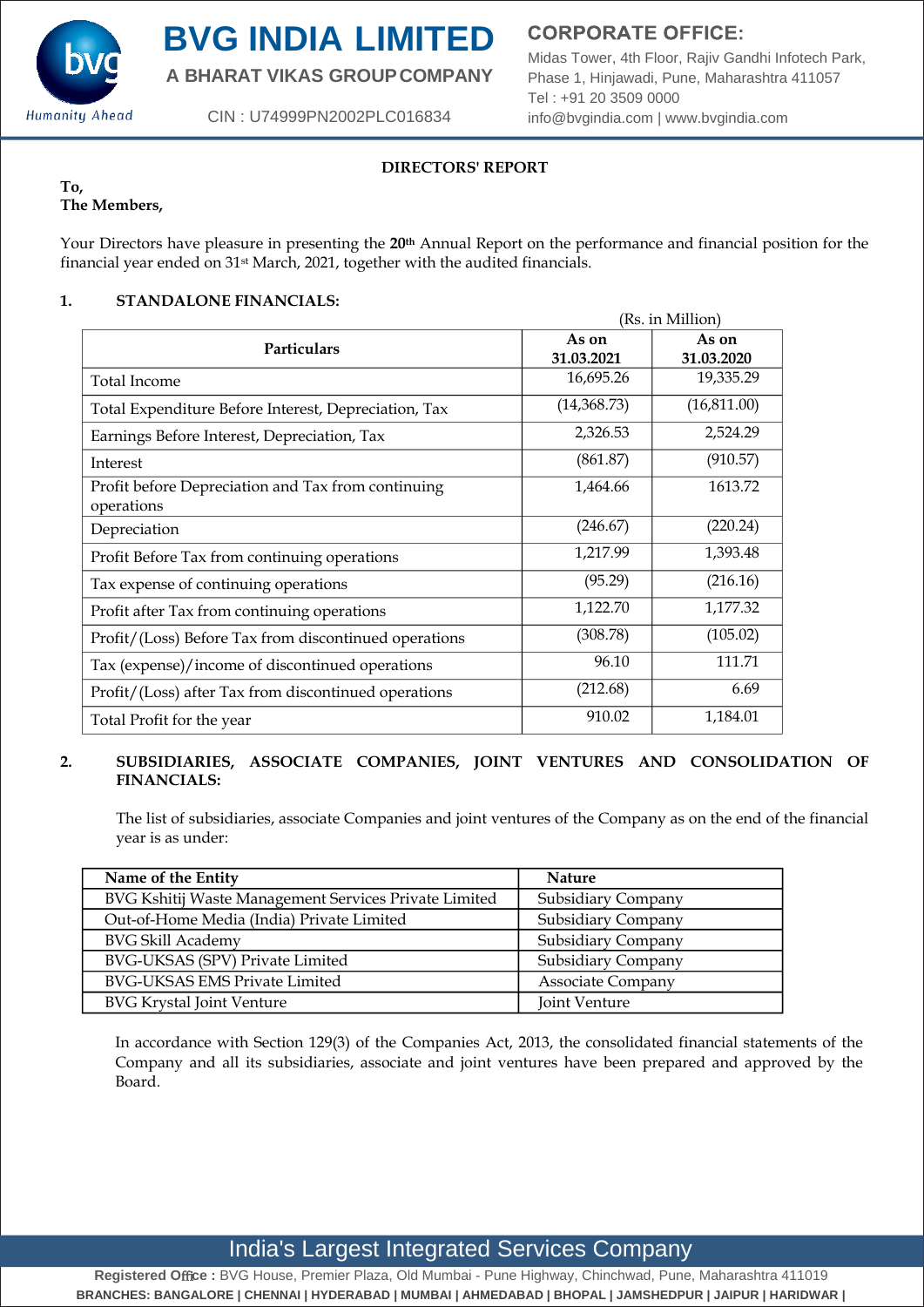Further, the report on the performance and financial position of each of the subsidiary, associate and joint venture and salient features of the financial statements in the prescribed Form **AOC-1** is annexed to this report-**Annexure I**.

#### **STATE OF COMPANY'S AFFAIRS, FUTURE OUTLOOK ETC. :**

#### **A. YEAR IN RETROSPECT:**

The Financial Year under review was an extremely challenging environment. The pandemic emerged as a global challenge, taking a huge toll on both the physical and mental health of the general population. The Company rose to the challenge amidst this unprecedented environment, managing to minimize the impact on its revenue streams from facility services, with an improved profitability.

During the year, when the Central and State Governments imposed lockdowns at various points of time, a significant portion of our business was listed as essential services across the locations in which we operate. The Company was able to provide uninterrupted services throughout the year, ensuring that our customers continue to run their businesses without disruptions. The Company, through its unique positioning in emergency services and healthcare, assisted multiple government agencies in performing their duties successfully and received appreciation from the government and public at large for the same. The Company continues to be fully aligned with government guidelines and best practices on safety health and hygiene playing an integral role in COVID relief.

The lockdown has impacted businesses and life-in-general globally, but the resilience of our business segments, and workforce in general, has helped the Company to perform ably and with passion. These turbulent times have helped your Company come to the fore, with many of our employees spread across all segments and locations, being recognized by the customers and communities. The Company also implemented various measures to ensure safety and well-being of our employees in offices and sites, as well as to ensure uninterrupted services at client sites.

The Company had commenced providing emergency medical services in the union territories of Jammu, Kashmir and Leh towards the end of last year, and further consolidated it in the current year, gaining wide recognition and appreciation for the services during the COVID outburst, especially from local communities. Later, in June this year, the Company successfully handed over to the customer its maiden Solar EPC project of 100 MW at Chennai, having commissioned it well within the given time. Owing to its award-winning performance in this contract, the Company further received similar solar EPC contracts in the states of Rajasthan and Uttar Pradesh. The Company continued its focus on Solid Waste Management as being a key contributor in its growth, winning contracts in Haryana and Maharashtra. Despite restrictions imposed due to COVID, the Company bagged certain prestigious contracts such as RBI Mumbai and IIM Ahmedabad for providing facility management services, while continuing its foray into Infrastructure sector through key contracts for airports and road transport.

Despite experiencing a sharp fall in revenue in the first quarter, your Company has progressively strengthened during the year, displaying a robust and resilient performance. The total income generated from continued operations is Rs. 16,695.26 Million as compared to Rs. 19,335.29 Million in 2019-20. Earnings before Interest, Tax and Depreciation (EBITDA) from continuing operations during the year under review stood at Rs. 2,326.53 Million as against Rs. 2,524.29 Million in the previous year.

Profit before Tax from continuing operations stood at Rs. 1,217.99 Million as against Rs. 1,393.48 Million in the previous year. Profit after tax from continuing operations is Rs. 1,122.70 Million as against Rs. 1,177.32 Million in the previous year. However the total Net Profit after appropriating losses from discontinuing operations stood at Rs. 910.02 Million as against Rs. 1,184.01 Million in the previous year.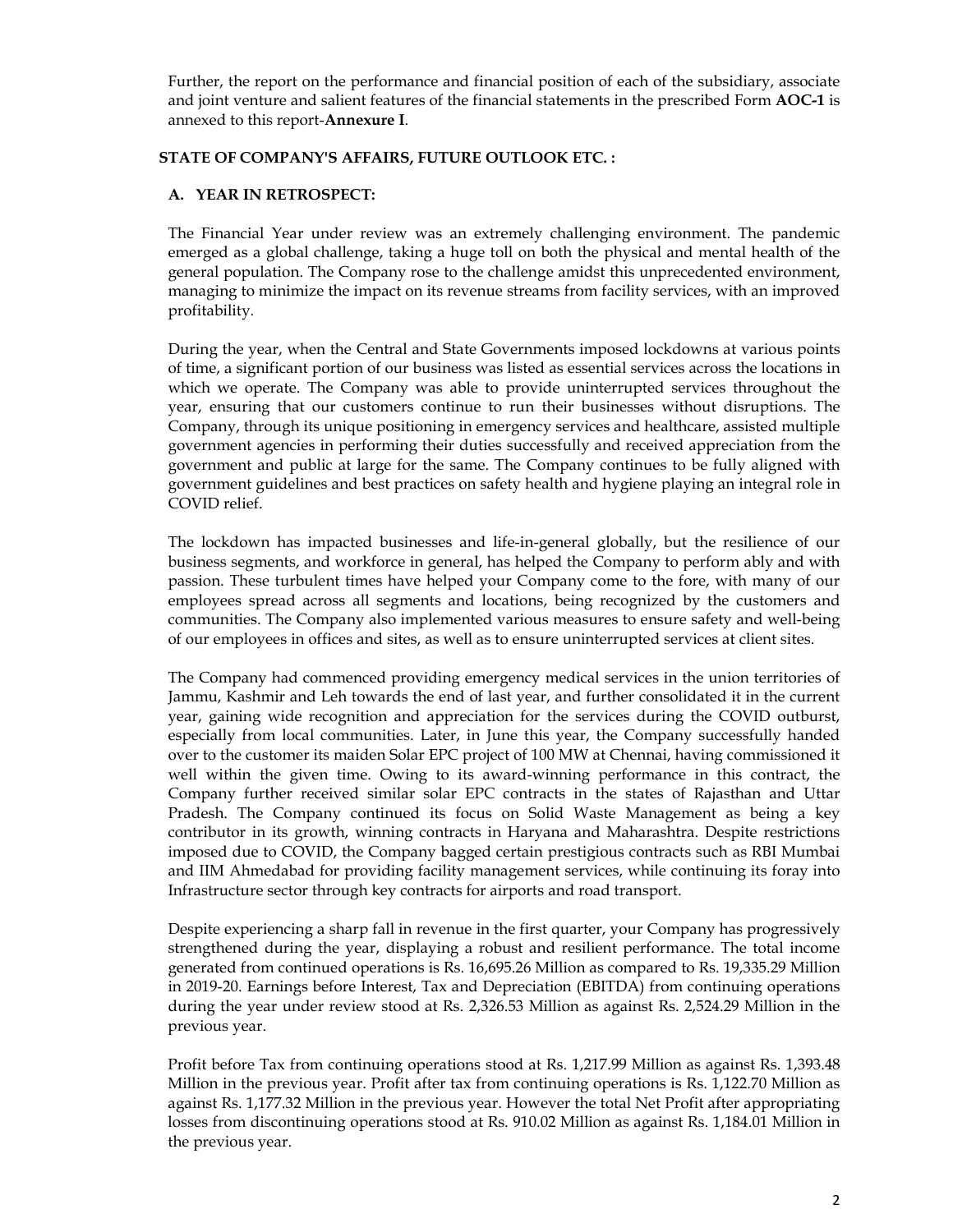The Company has altered the existing Clause V of the Memorandum of Association of the Company for increasing its Authorised Share Capital from the existing Rs. 42,00,00,000/- (Rupees Forty Two Crores only) divided into 2,71,64,861 (Two Crores Seventy One Lakhs Sixty Four Thousand Eight Hundred and Sixty One) equity shares of Rs. 10/- (Rupees Ten only) each and

1,48,35,139 (One Crore Forty Eight Lakhs Thirty Five Thousand One Hundred and Thirty Nine) compulsory convertible cumulative preference shares of Rs. 10/- (Rupees Ten only) each to Rs. 47,00,00,000/- (Rupees Forty Seven Crores only) divided into 3,21,64,861 (Three Crores Twenty One Lakhs Sixty Four Thousand Eight Hundred and Sixty One only) equity shares of Rs. 10/- (Rupees Ten only) each and 1,48,35,139 (One Crore Forty Eight Lakhs Thirty Five Thousand One Hundred and Thirty Nine) compulsory convertible cumulative preference shares of Rs. 10/- (Rupees Ten only) each. The Company has also substituted the existing set of Articles of Association of the Company with the new set of Articles of Association of the Company post approval of members in Extra-Ordinary General Meeting dated July 30, 2020.

The Company has received notice under Section 206(1) of the Companies Act, 2013 on January 28, 2020 from the Registrar of Companies, Pune seeking further information and clarification of the documents/forms filed by the Company. All relevant information/documents have been submitted within the prescribed timeline and there are no further queries raised.

#### **B. FUTURE OUTLOOK:**

The COVID-19 pandemic is a global humanitarian and health crisis, which continues to impact key geographies and industries that we cater to. The COVID-19 pandemic has impacted, and may further impact all of our stakeholders- employees, clients, vendors and the communities we operate in. A significant portion of the industries we operate in are intricately linked to the overall economic growth of the country. The forecasted growth rate for India for Fiscal year 2022 has been pegged to be around 8 to 10% in various agencies. However, these are bound to be hit negatively on account of the second wave of COVID-19, which has impacted India severely.

The pandemic, especially with further waves expected to hit India soon, may have heightened the several risks relating to continuity of operations in certain industries. The Company is actively monitoring the impact of COVID-19 pandemic on its financial condition, liquidity, operations, suppliers, industry and workforce. We believe that your Company will be able to sustain this impact, given the essential nature of its services, and the resilience demonstrated previously. While repeated lockdowns will impact our ability to deliver obligations within the expected timeframe in certain industries, we do not foresee for this to have a significant impact on our operations. However, prolonged and sustained impact of the pandemic is likely to impact the customers' ability to pay in time, thereby affecting our liquidity.

The long-term trends continue to be robust with the integral components having the right momentum and direction. Certain key segments of growth, like emergency medical services, emergency police services, solid waste management have been unaffected due to COVID-19, and will most likely continue to increase in terms of the level of operations. Similarly, in the facility management vertical, increased focus on and awareness of health, hygiene and sanitation is expected to lead to a greater demand for our services, and an increased inclination to opt for outsourced solutions like ours. We believe that we are well positioned to utilize these opportunities to foray into different industries like refineries, residential societies and further strengthen our presence in segments like hospitals, educational institutes, transport and infrastructure.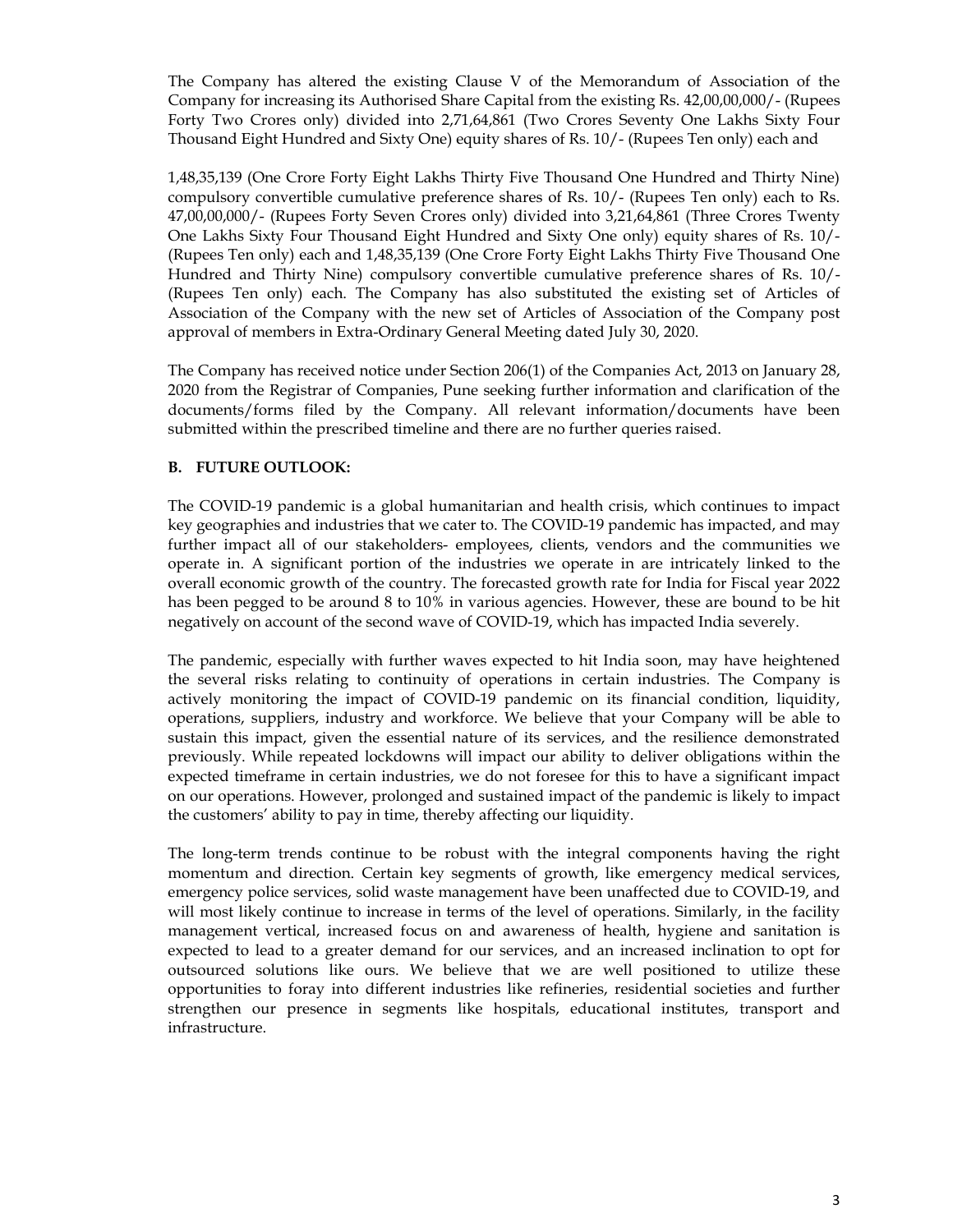#### **C. SIGNIFICANT AND MATERIAL ORDERS:**

There is no material order passed during the year.

#### **D. MATERIAL CHANGES ETC. AFTER THE CLOSE OF THE FINANCIAL YEAR:**

No material changes and commitments affecting the financial position of the Company have occurred between the end of the financial year of the Company to which the financial statements relate and the date of this report.

#### **3. RESERVES:**

During the year, your Company does not propose to carry any amount to the General Reserve account.

#### **4. DIVIDEND:**

The Board of Directors has not recommended any dividend for the financial year ended March 31, 2021 in respect of Equity Shares. However the holders of Compulsory Convertible Cumulative Preference Shares (CCPS) are entitled to a dividend of 0.001% of Preference share Capital aggregating to Rs. 1,484/-.

There has been no transfer of unclaimed or unpaid dividend to Investor Education and Protection Fund during the year. Accordingly, the provisions of Section 125 (2) of the Companies Act, 2013 do not apply to the Company.

#### **5. DEPOSITS:**

The Company has neither accepted nor renewed any deposits under Chapter V of the Companies Act, 2013. Also, there are no deposits which remained unpaid or unclaimed as at the end of the year. The question of default in repayment of deposits or payment of interest thereon did not arise during the year.

#### **6. EXTRACT OF ANNUAL RETURN:**

Pursuant to the provisions of sub-section (3) of Section 92 of the Companies Act, 2013 read with Rule 12 of the Companies (Management & Administration) Rules, 2014, an extract of the Annual Return of the Company for the year ended  $31<sup>st</sup>$  March, 2021 is annexed in the prescribed Form MGT-9-**Annexure II**.

#### **7. PARTICULARS OF LOANS, GUARANTEES OR INVESTMENTS UNDER SECTION 186:**

Particulars of Loans, Guarantees and Investments covered under the provisions of Section 186 of the Companies Act, 2013 are provided in the financials and notes on accounts.

#### **8. PARTICULARS OF CONTRACTS OR ARRANGEMENTS WITH RELATED PARTIES:**

The particulars of Contracts or Arrangements made with related parties made pursuant to Section 188 of the Companies Act, 2013 are annexed to this report in prescribed form AOC-2 - **Annexure III**.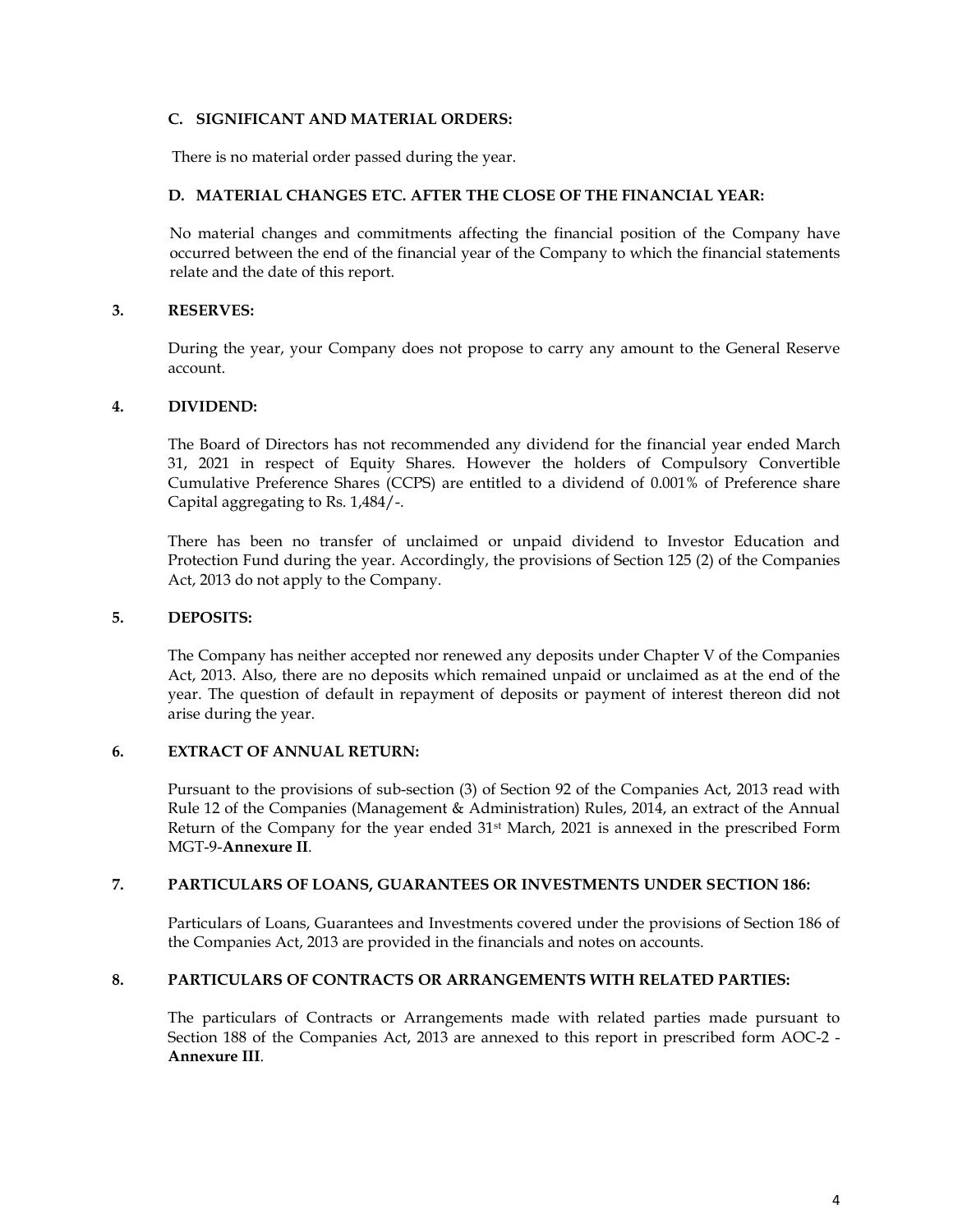### **9. DIRECTORS:**

### **A. BOARD COMPOSITION:**

The Board of Directors is duly constituted and consists of the following Directors as on the close of the financial year:

| <b>DIN</b> | <b>Name</b>                 | Designation                    |
|------------|-----------------------------|--------------------------------|
| 01597742   | Mr. Hanmantrao R. Gaikwad   | Chairman and Managing Director |
| 01597365   | Mr. Umesh G. Mane           | Vice Chairman and Joint        |
|            |                             | Managing Director              |
| 06972087   | Mrs. Swapnali D. Gaikwad    | Woman Director                 |
| 07775198   | Mr. Pankaj Dhingra          | Director                       |
| 02434630   | Mr. Jayant G. Pendse        | <b>Independent Director</b>    |
| 03069236   | Mr. Chandrakant N. Dalvi    | <b>Independent Director</b>    |
| 02142050   | Mr. Prabhakar D. Karandikar | <b>Independent Director</b>    |
| 08152265   | Mr. Rajendra R. Nimbhorkar  | <b>Independent Director</b>    |

# **B. APPOINTMENT AND RESIGNATION:**

Mr. Prabhakar D. Karandikar and Mr. Rajendra R. Nimbhorkar were appointed as Additional Directors to be designated as "Non-Executive & Independent Director" by the Board with effect from February 08, 2020. Subsequently they have been appointed as Directors designated as "Non-Executive & Independent Director" in the Extra-Ordinary General Meeting held on July 30, 2020.

# **C. RETIREMENT BY ROTATION:**

Mrs. Swapnali D. Gaikwad, Director of the Company retires by rotation at the ensuing Annual General Meeting and being eligible, has offered herself for reappointment.

# **D. MEETINGS OF THE BOARD:**

The Board met Six (6) times during the Financial Year viz. on May 09, 2020, July 04, 2020, July 27, 2020, August 14, 2020, October 16, 2020 and February 08, 2021. The intervening gap between the meetings was within the period prescribed under the Companies Act, 2013.

| <b>Name of Director</b>     | No. of Board Meetings<br><b>Entitled to attend</b> | No. of Board meetings<br>attended |
|-----------------------------|----------------------------------------------------|-----------------------------------|
| Mr. Hanmantrao R. Gaikwad   |                                                    |                                   |
| Mr. Umesh G. Mane           |                                                    |                                   |
| Mrs. Swapnali D. Gaikwad    |                                                    |                                   |
| Mr. Pankaj Dhingra          |                                                    | 5                                 |
| Mr. Jayant G. Pendse        |                                                    | n                                 |
| Mr. Chandrakant N. Dalvi    |                                                    |                                   |
| Mr. Rajendra R. Nimbhorkar  |                                                    | 5                                 |
| Mr. Prabhakar D. Karandikar |                                                    |                                   |

#### **10. DIRECTORS RESPONSIBILITY STATEMENT:**

In accordance with Section 134 (3) (c) read with Section 134 (5) the Directors state that:

- a. In the preparation of the annual accounts, the applicable accounting standards have been followed along with proper explanation relating to material departures;
- b. The Directors have selected such accounting policies and applied them consistently and made judgments and estimates that are reasonable and prudent so as to give a true and fair view of the state of affairs of the Company at the end of the financial year and of the profit of the Company for that period;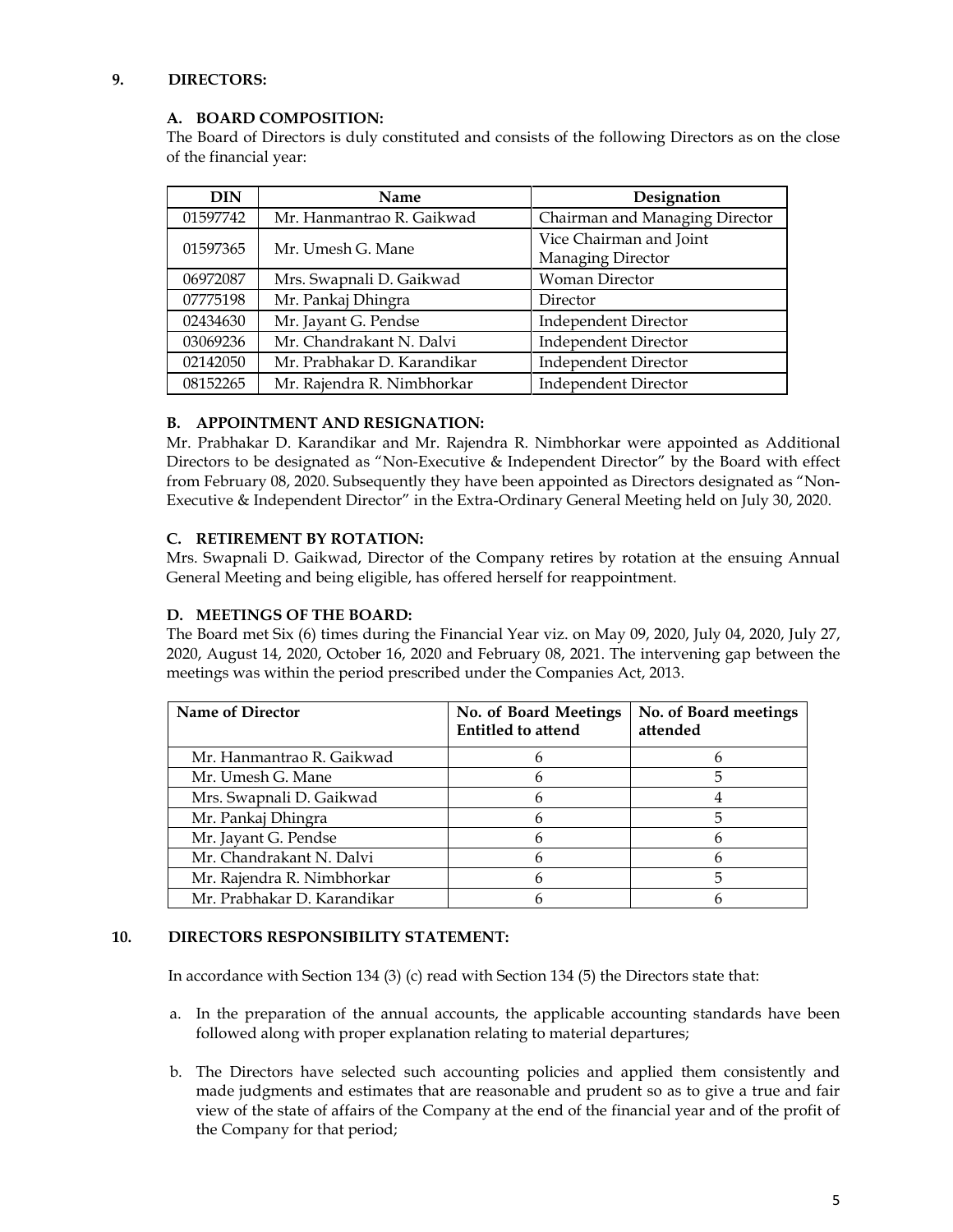- c. The Directors have taken proper and sufficient care for the maintenance of adequate accounting records in accordance with the provisions of this Act for safeguarding the assets of the Company and for preventing and detecting fraud and other irregularities;
- d. the Directors have prepared the annual accounts on a going concern basis; and
- e. \* not applicable, being an unlisted Company;
- f. The Directors have devised proper systems to ensure compliance with the provisions of all applicable laws and that such systems were adequate and operating effectively.

### **11. KEY MANAGERIAL PERSONNEL:**

Mr. Niraj Kedia, Chief Financial Officer (CFO) has resigned w.e.f from August 01, 2020. The Board places on record the guidance and contribution made by Mr. Niraj Kedia in the growth of the Organization during his tenure as CFO of the Company. Pursuant to the provisions of Section 203 of the Companies Act, 2013, the Company has appointed Mr. Manoj Jain as the new "Chief Financial Officer of the Company" ("CFO") w.e.f August 01, 2020 on the terms and conditions including the terms of remuneration as recommended by the Nomination and Remuneration Committee with the liberty to the Board of Directors to alter or vary the same as may be agreed to between the Board and the CFO.

During the financial year appointment of following Key Managerial Personnel was noted by the Board of Directors:

- 1. Mr. Hanmantrao R. Gaikwad, Chairman and Managing Director
- 2. Mr. Umesh G. Mane, Vice- Chairman and Joint Managing Director
- 3. Mr. Manoj P. Jain, Chief Financial Officer
- 4. Ms. Rajni R. Pamnani, Company Secretary

#### **12. COMMITTEES OF THE BOARD:**

The Company has constituted various committees in accordance with the Companies Act, 2013, as detailed below:

#### **A. AUDIT COMMITTEE:**

In accordance with Section 177 of the Companies Act, 2013, the Board has reconstituted the audit committee consisting of Four Directors with Independent Directors forming a majority. The Composition of the committee as on the close of the financial year is as under:

| Sr. No. | Name of the Committee Member | Category               |
|---------|------------------------------|------------------------|
|         | Mr. Jayant G. Pendse         | Independent Director   |
|         | Mr. Chandrakant N. Dalvi     | Independent Director   |
|         | Mr. Pankaj Dhingra           | Non-Executive Director |
|         | Mr. Prabhakar D. Karandikar* | Independent Director   |

\*Mr. Prabhakar Karandikar has been appointed as member of Audit Committee on August 14, 2020.

The Audit Committee met twice during the financial year viz. on July 27, 2020 and February 05, 2021. The Board has accepted all the recommendations made by Audit Committee during the year.

The Audit Committee has formulated the scope, functioning, periodicity and methodology for conducting the internal audit, in consultation with the internal auditors.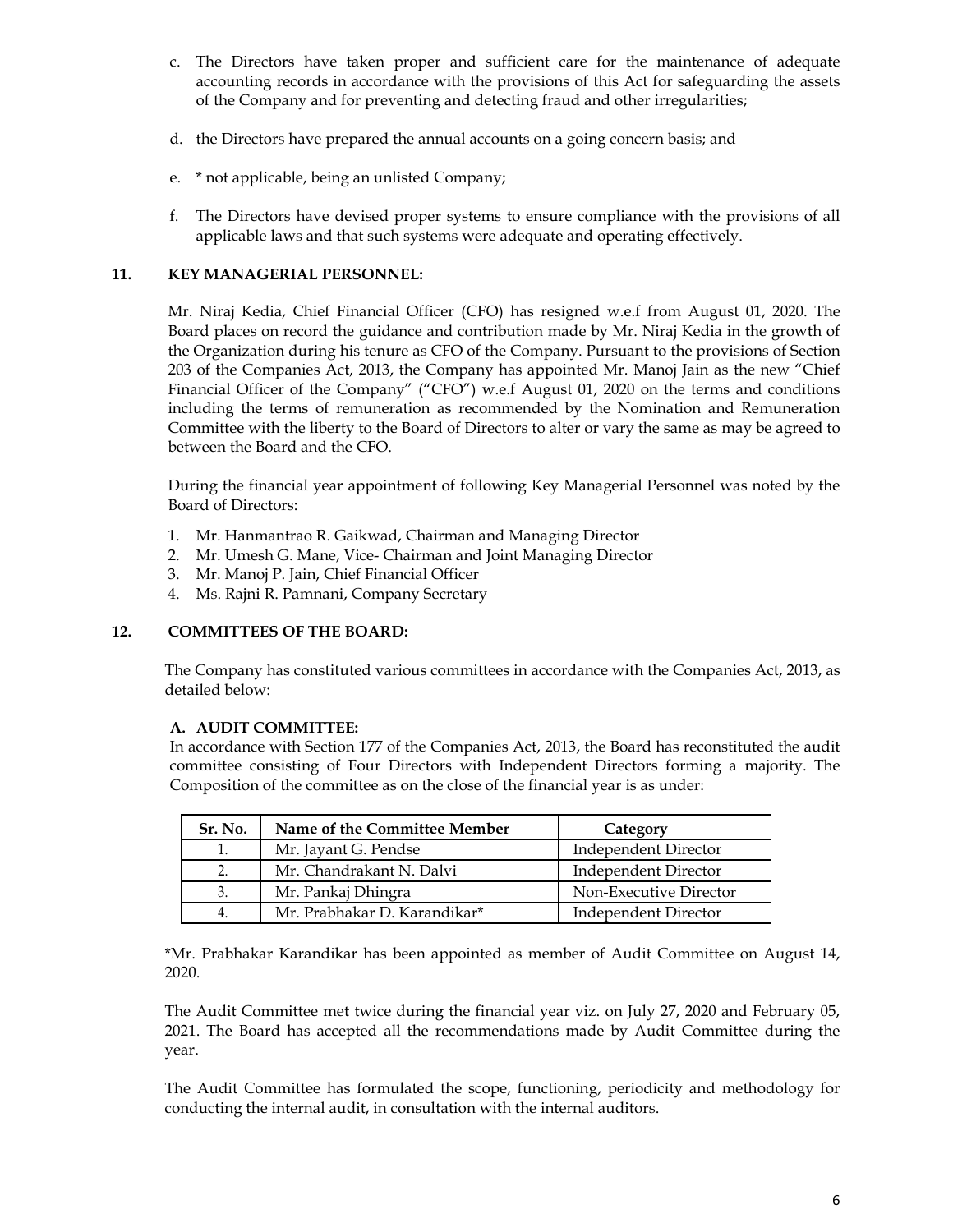### **B. NOMINATION AND REMUNERATION COMMITTEE:**

In accordance with Section 178 of the Companies Act, 2013, the Board has re-constituted the Nomination and Remuneration Committee consisting of three Independent Directors of the Company. The Composition of the Committee as on the close of the financial year is as under:

| Sr. No. | Name of the Committee Member | Category             |
|---------|------------------------------|----------------------|
|         | Mr. Jayant G. Pendse         | Independent Director |
|         | Mr. Chandrakant N. Dalvi     | Independent Director |
|         | Mr. Rajendra R. Nimbhorkar** | Independent Director |

The Nomination and Remuneration Committee met once during the financial year on July 30, 2020.

\*Mr. Pankaj Dhingra ceases to be a member of Audit Committee w.e.f August 14, 2020. \*\* Mr. Rajendra Nimbhorkar has been appointed as member of Audit Committee on August 14, 2020.

The Committee has formulated the criteria for determining qualifications, positive attributes and independence of a Director and a policy has been framed for appointment and remuneration of Directors, key managerial personnel and other employees.

The Board noted the evaluation of every Director's performance during the year, carried out by the committee.

#### **C. CORPORATE SOCIAL RESPONSIBILITY (CSR) COMMITTEE:**

In accordance with Section 135 of the Companies Act, 2013, the Board has constituted the Corporate Social Responsibility Committee consisting of three Directors out of which one is an Independent Director of the Company.

| Sr.<br>No. | Name of the Committee Member | Category                                     |
|------------|------------------------------|----------------------------------------------|
| 1.         | Mr. Hanmantrao R. Gaikwad    | Chairman and Managing Director               |
| 2.         | Mr. Umesh G. Mane            | Vice Chairman and Joint-Managing<br>Director |
| 3.         | Mr. Jayant G. Pendse         | <b>Independent Director</b>                  |

The Composition of the committee as on the close of the financial year is as under:

The CSR Committee met once during the financial year on March 09, 2021.

#### **D. FINANCE COMMITTEE:**

The Company is growing and the nature of transactions is such that periodically various credit facilities are required from Banks and Finance Companies for purchase of vehicles/term loans/working capital etc. In view of this, the Board of Directors of the Company have formulated a Finance Committee delegating the authority to the members of the Finance Committee to sanction approvals for borrowings from time to time upto Rs. 150,00,00,000/- (Rupees One Hundred and Fifty Crores only).

The Composition of the committee as on the close of the financial year is as under:

| Sr. No. | Name of the Committee Member | Category                                      |
|---------|------------------------------|-----------------------------------------------|
|         | Mr. Hanmantrao R. Gaikwad    | Chairman and Managing Director                |
|         | Mr. Umesh G. Mane            | Vice Chairman and Joint-<br>Managing Director |
|         | Mrs. Swapnali D. Gaikwad     | Director                                      |

The Finance Committee met thrice during the financial year on May 20, 2020, July 16, 2020 and March 09, 2021.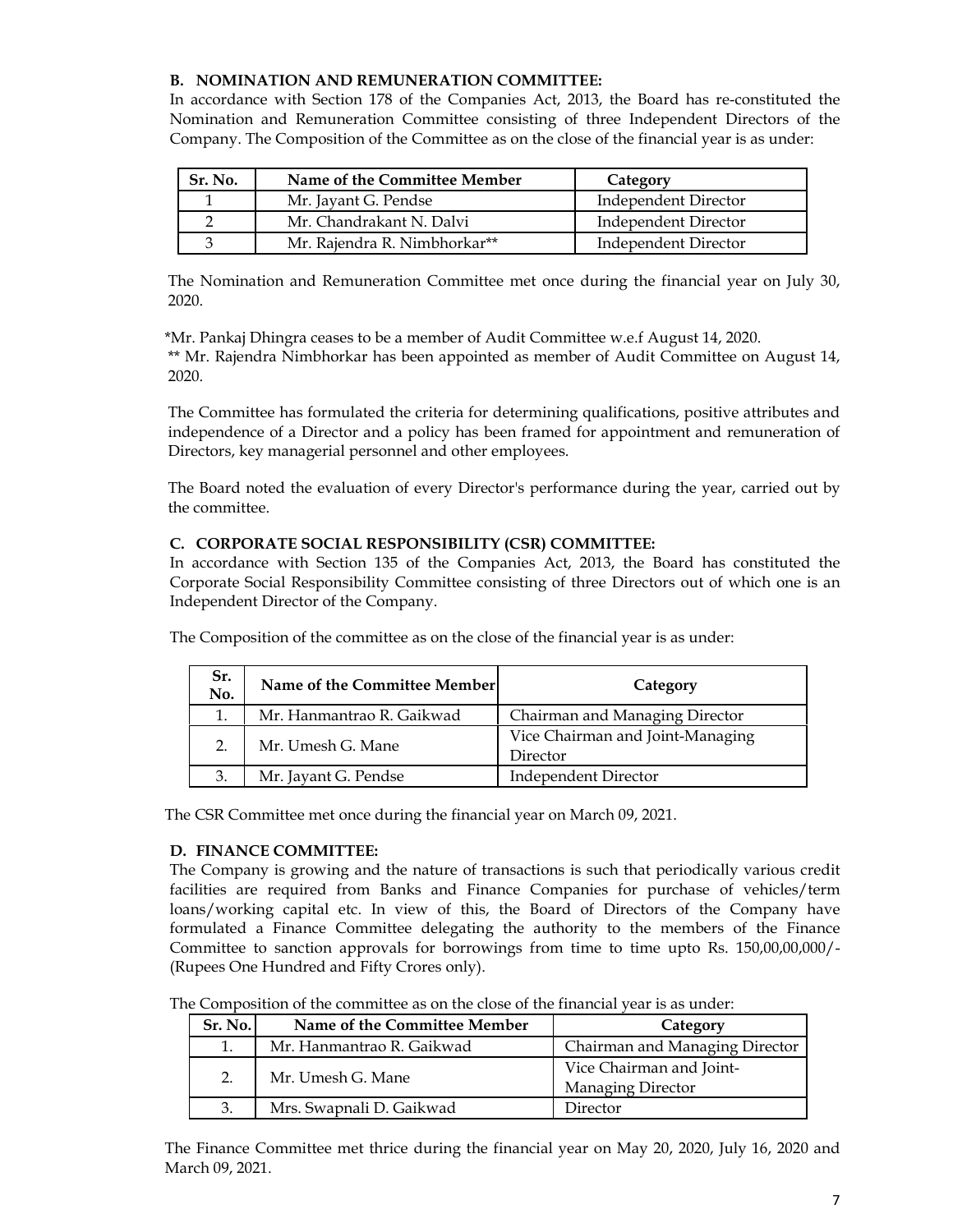# **E. RISK MANAGEMENT COMMITTEE**

In accordance with the provisions of the Securities and Exchange Board of India (Listing Obligations and Disclosure Requirements) Regulations, 2015, the Board has constituted the Risk Management Committee on August 14, 2020 consisting of four Members out of which one is an Independent Director of the Company.

| Sr. No. | Name of the Committee Member | Category                                      |
|---------|------------------------------|-----------------------------------------------|
| 1.      | Mr. Hanmantrao R. Gaikwad    | Chairman and Managing Director                |
| 2.      | Mr. Umesh G. Mane            | Vice Chairman and Joint-<br>Managing Director |
| 3.      | Mr. Rajendra R. Nimbhorkar   | <b>Independent Director</b>                   |
| 4.      | Mr. Manoj P. Jain            | Chief Financial Officer                       |

The Composition of the committee as on the close of the financial year is as under:

However, convening of the said committee meeting is not presently applicable to the Company.

#### **F. STAKEHOLDERS RELATIONSHIP COMMITTEE**

In compliance with the provisions of the Companies Act, 2013 and the rules made thereunder, as amended, the Securities and Exchange Board of India (Listing Obligations and Disclosure Requirements) Regulations, 2015, as amended, and the uniform listing agreements, the Board has constituted the Stakeholders Relationship Committee on August 14, 2020 consisting of three Members out of which Chairman is an independent Director of the Company.

The Composition of the Committee as on the close of the financial year is as under:

| Sr. No. | Name of the Committee Member | Category                                     |
|---------|------------------------------|----------------------------------------------|
|         | Mr. Prabhakar D. Karandikar  | Independent Director                         |
| 2.      | Mr. Hanmantrao R. Gaikwad    | Chairman and Managing Director               |
| 3.      | Mr. Umesh G. Mane            | Vice Chairman and Joint-Managing<br>Director |

However, convening of the said committee meeting is not presently applicable to the Company.

#### **13. POLICIES FORMULATED BY THE BOARD:**

The Company has formulated various policies in accordance with the Companies Act, 2013, as detailed below:

#### **A. NOMINATION AND REMUNERATION POLICY:**

In accordance with Section 178 of the Companies Act, 2013, the Board, at its meeting held on September 19, 2014, has approved the Nomination and Remuneration (N&R) Policy, upon recommendations of the Nomination and Remuneration Committee, relating to the remuneration for the Directors, Key Managerial Personnel and other Employees. However, in terms of SEBI Listing Regulations and Companies Act 2013, the Board at its meeting held on August 14, 2020, has adopted revised N&R Policy in supersession to the aforesaid existing policy.

#### **B. CORPORATE SOCIAL RESPONSIBILITY POLICY:**

In accordance with Section 135 of the Companies Act, 2013, the Board, at its meeting held on September 19, 2014, has approved the Policy for Corporate Social Responsibility (CSR Policy) upon recommendations of CSR committee. However, in terms of SEBI Listing Regulations and Companies Act 2013, the Board at its meeting held on August 14, 2020, has adopted revised CSR Policy in supersession to the aforesaid existing policy.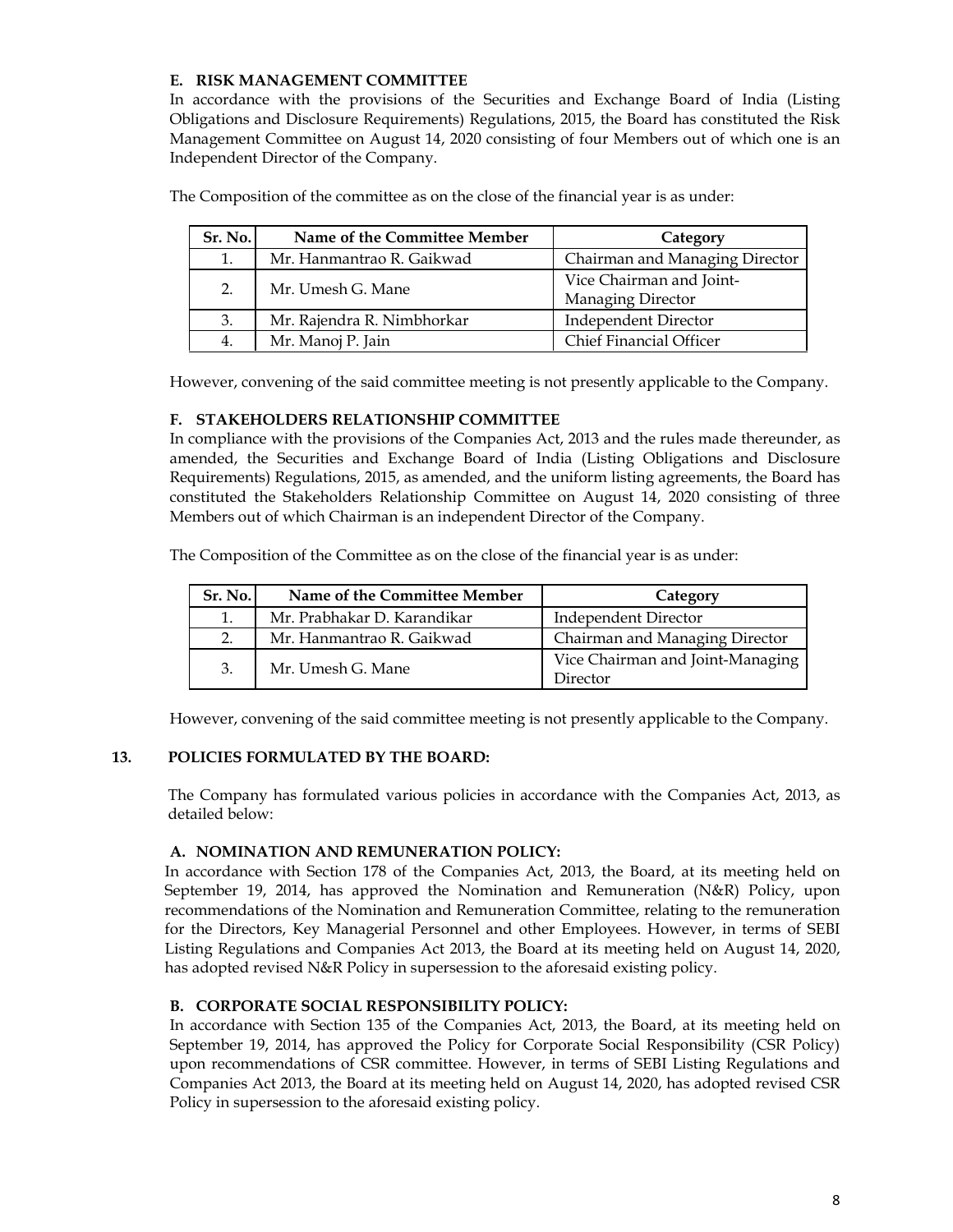During the year, the Company has not spent any amount towards Corporate Social Responsibility (CSR) in various activities specified in Schedule VII. The details are mentioned in the **Annexure IV.**

#### **C. RISK MANAGEMENT POLICY:**

The Company has well defined Risk Management Policy and potential risks have been identified. The Audit Committee discusses the various risks at regular intervals and the necessary steps are taken to reduce the impact of risks. However, in terms of SEBI Listing Regulations and Companies Act 2013, the Board at its meeting held on August 14, 2020, has adopted revised Risk Management Policy in supersession to the aforesaid existing policy.

#### **D. VIGIL MECHANISM/WHISTLE BLOWER POLICY:**

In accordance with Section 177 (9) of the Companies Act, 2013, the Company has established a vigil mechanism that enables the Directors and Employees to report genuine concerns. The Vigil Mechanism provides for (a) adequate protection/ safeguards against victimization of persons who use the Vigil Mechanism; and (b) direct access to the Chairman of the Board of Directors of the Company in appropriate or exceptional cases (c) Identity of Whistle Blower is kept confidential to the extent possible and permitted under law. However, in terms of SEBI Listing Regulations and Companies Act 2013, the Board at its meeting held on August 14, 2020, has adopted revised Whistle Blower Policy in supersession to the aforesaid existing policy.

#### **E. POLICY ON ANTI- SEXUAL HARASSMENT OF WOMAN AT WORKPLACE:**

The Company has in place a Sexual Harassment Policy in line with the requirement of The Sexual Harassment of Women at the Workplace (Prevention, Prohibition & Redressal) Act, 2013. However, in terms of SEBI Listing Regulations and Companies Act 2013, the Board at its meeting held on August 14, 2020, has adopted revised Anti-Sexual Harassment Policy in supersession to the aforesaid existing policy. All employees (permanent, contractual, temporary, trainees) are covered under the policy. There were no complaints received during the year 2020-21.

#### **F. ANTI-BRIBERY POLICY:**

The Company being an Indian company is covered under Indian laws and bribery – both private and public - is prohibited under Indian laws specifically under the Prevention of Corruption Act ('PCA') of 1988. Employees of the Company are prohibited from paying or receiving bribes from any private party. There were no complaints received during the year 2020-21.

Apart from the above, the Company has, in its Board Meeting held on August 14, 2020, has also, in addition to above, formulated following policies and code of conducts in terms of the Securities and Exchange Board of India (Listing Obligations and Disclosure Requirements) Regulations, 2015, as amended ("SEBI Listing Regulations") and the Securities and Exchange Board of India (Prohibition of Insider Trading) Regulations, 2015 (the "Insider Trading Regulations")

- a) Archival Policy;
- b) Policy on Code of Conduct for Board of Directors and Senior Management Personnel;
- c) Determination of Materiality Policy;
- d) Diversity of Board of Directors Policy;
- e) Policy on Fair Disclosure Code;
- f) Policy on Familiarisation Program;
- g) Policy for determining Material Subsidiaries;
- h) Code Of Conduct To Regulate, Monitor And Report Trading By Its Designated Persons And Their Immediate Relatives
- i) Related Party Transaction Policy;
- j) Policy on Whistle Blower Operating Guidelines;
- k) Policy for the Evaluation of the performance of the Board of Directors;
- l) Policy on Preservation of Documents;
- m) Policy on Succession Planning; and
- n) Operating guidelines for determination of legitimate purpose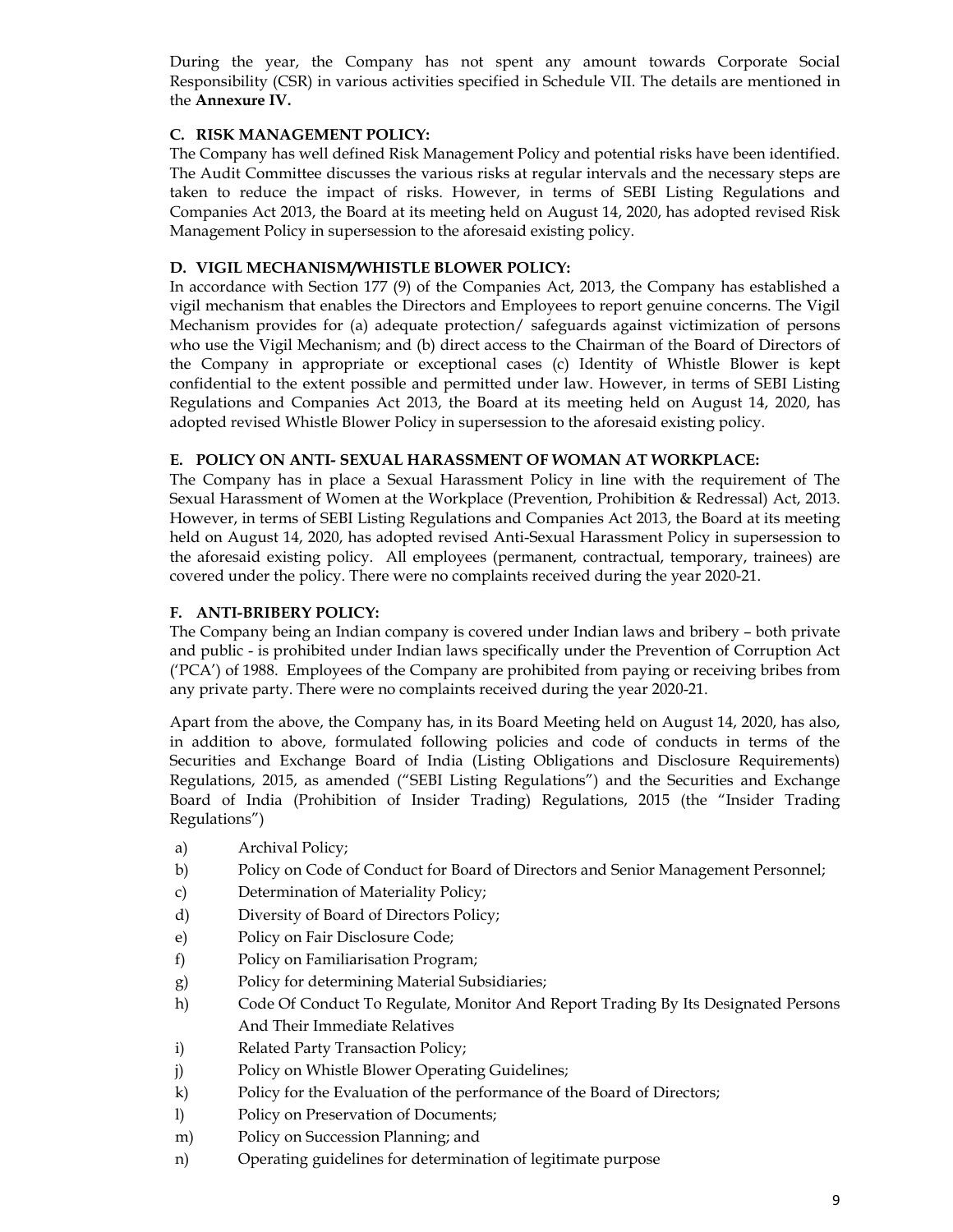#### **14. FORMAL EVALUATION:**

Pursuant to the provisions of the Companies Act, 2013, the Board has carried out an annual performance evaluation of its own performance, the Directors individually as well as the evaluation of the working of its Audit and Nomination & Remuneration Committees.

#### **15. INTERNAL FINANCIAL CONTROLS:**

The Company ensures orderly and efficient conduct of its business, including adherence to Company's policies, the safeguarding of its assets, the prevention and detection of frauds and errors, the accuracy and completeness of the accounting records, and the timely preparation of reliable financial information. The Company reviews the financials periodically and takes suitable/corrective measures, if necessary.

#### **16. AUDITORS:**

#### **A. APPOINTMENT OF AUDITORS:**

The Company at its  $18<sup>th</sup>$  Annual General Meeting has appointed M/s. MSKA & Associates, Chartered Accountants, Pune,(Firm Registration No. 105047W) (PAN No. AACFK3470E), as the Statutory Auditors of the Company for five consecutive financial years till the conclusion of 23rd Annual General Meeting.

#### **B. REMUNERATION TO AUDITORS:**

In view of the amendment to the said Section 139 through the Companies (Amendment) Act, 2017 notified on 7<sup>th</sup> May 2018, ratification of auditors' appointment is no longer required. However, as required under Section 142 of the Companies Act, 2013, a proposal is put up for approval of members for authorizing the Board of Directors of the Company to fix Auditors' remuneration for the Financial Year 2021-22. The members are requested to approve the same at the ensuing Annual General Meeting.

#### **C. EXPLANATIONS OR COMMENTS BY THE BOARD ON EVERY QUALIFICATION, RESERVATION ETC. MADE BY AUDITOR:**

The annexure to the auditor's report refers to delays in payment of undisputed statutory dues in few cases namely Goods and Service Tax, Withholding Tax, Profession Tax, Provident Fund, and Employees State Insurance. The Company has a system in place to account for all statutory dues and deposits them within the time frame prescribed. However, owing to the nature of operations of the Company and the voluminous data to be collated, there were some delays in depositing these dues within the time frame under the respective acts. There are no dues which have not been deposited with the Government Authorities on account of any disputes except Service Tax and Income Tax, which are pending with the Customs Excise Service Tax Appellate Tribunal (CESTAT) and Commissioner of Income Tax (Appeals) respectively. The details of the disputes are given in the Auditors report.

#### **D. REPORTING OF OFFENCES INVOLVING FRAUD**

The auditors have not reported any offences involving fraud committed against the Company by officers or employees of the Company to the Central Government or the Board or any other authority, as provided in Section 143 (12) of the Companies Act, 2013 read with corresponding rules, circulars, notifications, orders and amendments thereof.

#### **17. SECRETARIAL AUDITORS:**

#### **A. APPOINTMENT**

The Board had appointed  $M/s$ . Kailas Elkunchwar & Co., Company Secretaries to carry out the Secretarial Audit of the Company for the year 2020-2021 pursuant to the provisions of Section 204 of the Companies Act, 2013 read with Rule 9 of the Companies (Appointment and Remuneration of Managerial Personnel) Rules, 2014. The Report of the Secretarial Audit is annexed to this report. - **Annexure V**.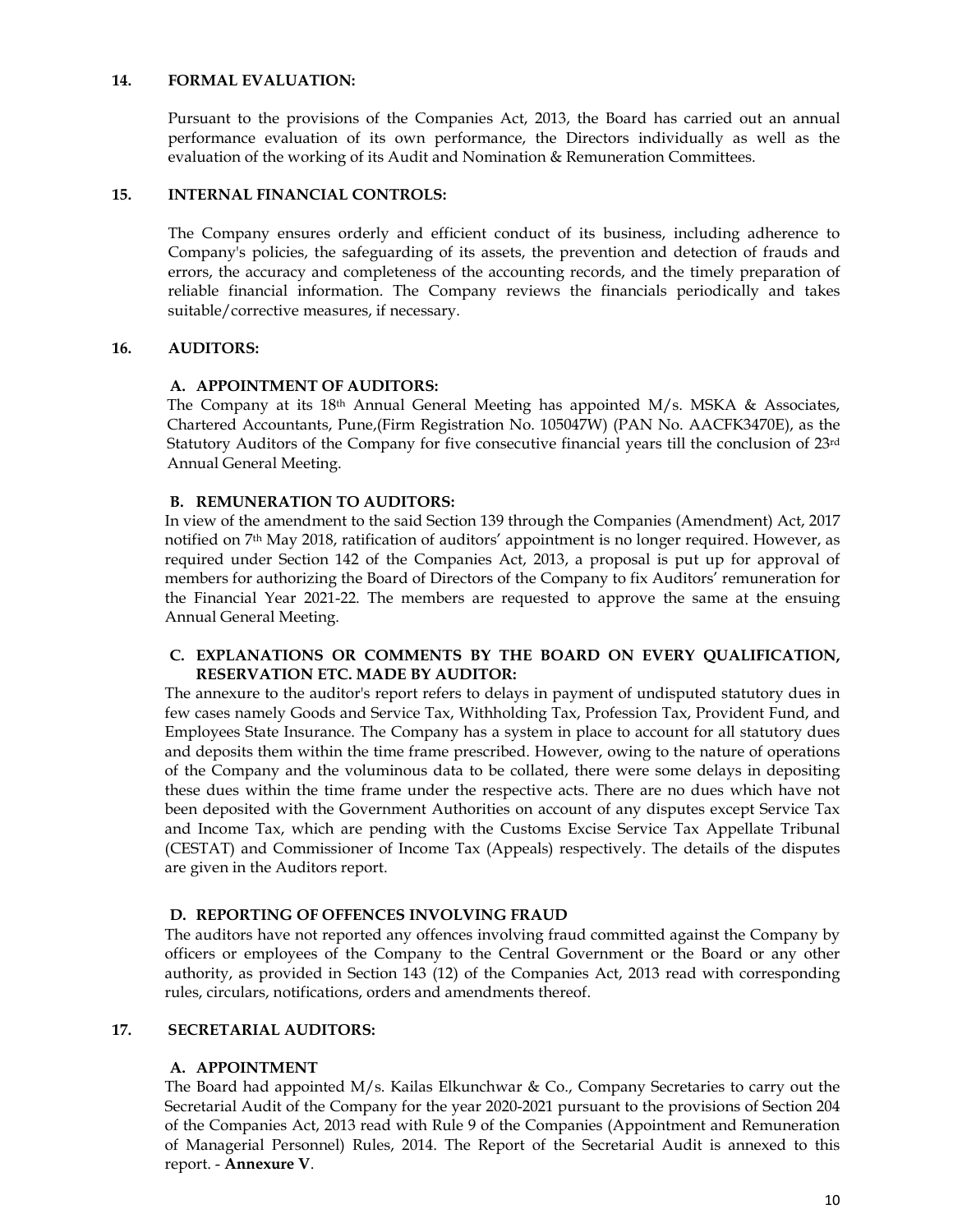#### **B. EXPLANATIONS OR COMMENTS BY THE BOARD ON EVERY QUALIFICATION, RESERVATION ETC. MADE BY AUDITOR**

As commented in the Secretarial Audit Report which is self-explanatory.

#### **18. INTERNAL AUDITORS:**

The erstwhile Internal Auditor M/s PricewaterhouseCoopers Private Limited (CIN: U74140WB1983PTC036093), Chartered Accountants was appointed for a period of 9 months ending on December 31, 2020. In accordance with Section 138 of the Companies Act, 2013 read with Rule 13 of the Companies (Accounts) Rules, 2014, the Board has appointed M/s Ernst & Young LLP, as Internal Auditors of the Company for the remaining period of Three months i.e from January 01, 2021 to March 31, 2021 for current financial year ending March 31, 2021.

#### **19. CONSERVATION OF ENERGY, TECHNOLOGY ABSORPTION, FOREIGN EXCHANGE EARNINGS AND OUTGO:**

(Refer: Section 134 (3) (i) of the Companies Act, 2013 & Rule 8 (3) of the Companies (Accounts) Rules, 2014

#### **A. Conservation of Energy:**

(i) The steps taken or impact on conservation of energy:

The Company continues to make endeavors for conservation of energy by taking awareness programs amongst the employees and workers.

(ii) The steps taken by the Company for utilizing alternate sources of energy: The Company is exploring the possibilities of utilizing alternate sources of energy in the form of solar energy.

(iii) The capital investment on energy conservation equipments:

The Company has not made any capital investments on energy conservation equipments.

#### **B. Technology Absorption:**

Not applicable to the Company, taking into consideration, the business activities of the Company.

- (i) The efforts made towards technology absorption: Not applicable
- (ii) The benefits derived like product improvement, cost reduction, product development or import substitution: Not applicable
- (iii) In case of imported technology (imported during the last three years reckoned from the beginning of the financial year)
- (a) The details of technology imported: N.A.
- (b) The year of import: N.A.
- (c) Whether the technology has been fully absorbed: N.A.
- (d) If not fully absorbed, areas where absorption has not taken place, and the reasons thereof: N.A.
- (iv) The expenditure incurred on Research and Development: Not applicable

#### **C. Foreign Exchange Earnings and Outgo:**

The Foreign Exchange earned in terms of actual inflows during the year and the Foreign Exchange outgo during the year in terms of actual outflows is:

Foreign Exchange Inflow: Rs. NIL Foreign Exchange Outgo: Rs. 47,70,122/-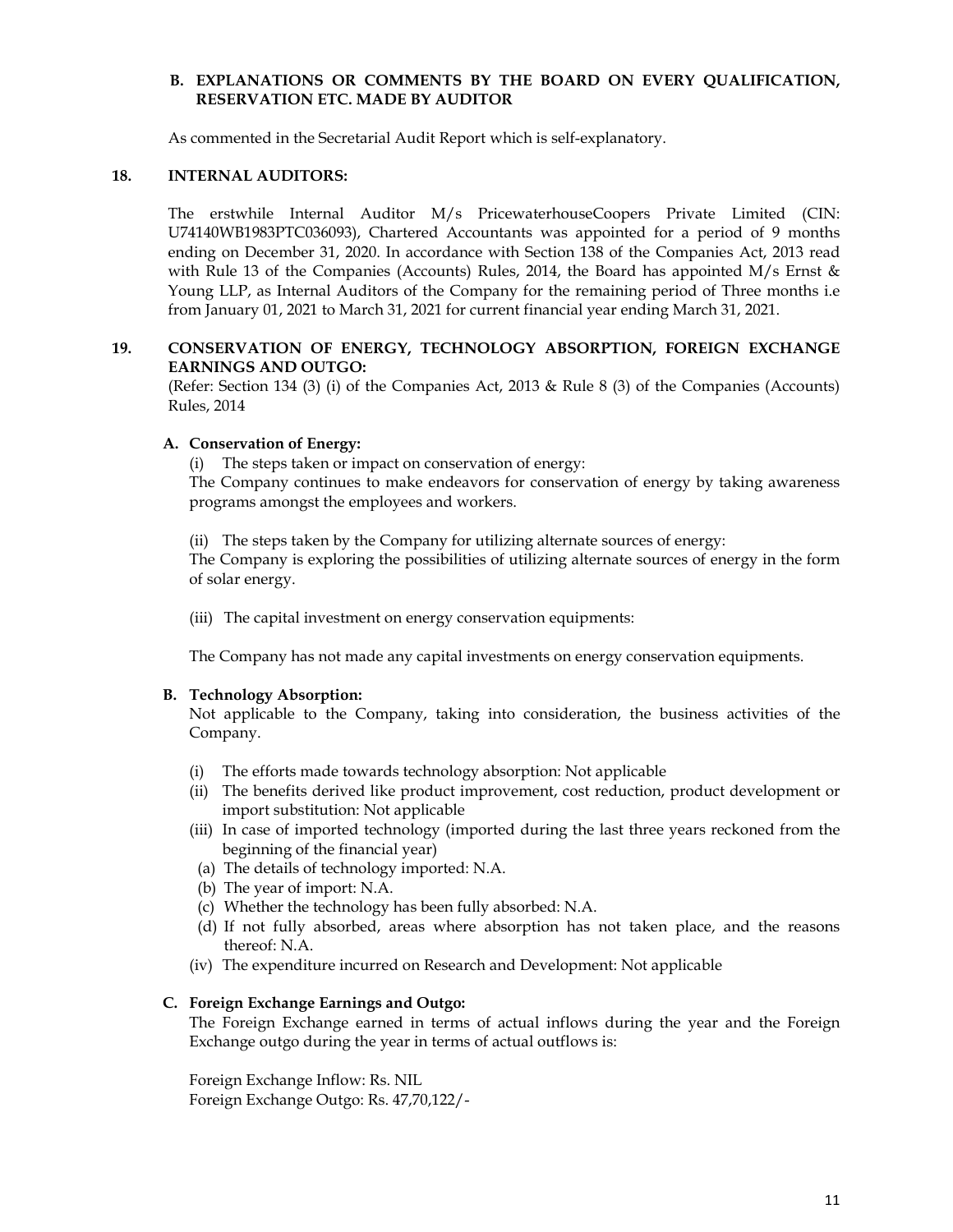#### **20. DECLARATION OF INDEPENDENT DIRECTORS:**

The provisions of Section 149 pertaining to the appointment of Independent Directors have been complied with by the Company.

#### **21. PARTICULARS RELATING TO EMPLOYEES:**

In accordance with Rule 5 (2) of the Companies (Appointment and Remuneration of Managerial Personnel) Rules, 2014, a statement showing name and other details of every employee of the Company, who was in receipt of remuneration exceeding the limits specified in the said rule, is annexed to this report - **Annexure VI**.

#### **22. PERSONNEL:**

The Directors wish to place on record the deep appreciation for the services rendered by the employees of the Company at all levels and for their continued hard work, dedication and loyalty and in ensuring high level of performance and growth that the Company has achieved during the year.

# **23. ACKNOWLEDGEMENT:**

Your Directors are grateful to the Central and State Governments, Statutory Authorities, Local Bodies, Banks, NBFCs and Consultants for their continued support and cooperation. Your Directors warmly acknowledge the trust and confidence reposed in your Company by its dealers, customers and organizations in supporting its business activities and growth. Your Directors also express their gratitude to the other business associates for their unstinting support. Last but not the least, your Directors are thankful to the Members for extending their constant trust and for the confidence shown in the Company.

**For & On Behalf Of the Board For BVG India Limited**

**Hanmantrao R. Gaikwad Umesh G. Mane DIN: 01597742 DIN: 01597365**

**Chairman and Managing Director Vice Chairman and Joint Managing Director**

**Date: June 18, 2021 Place: Pune**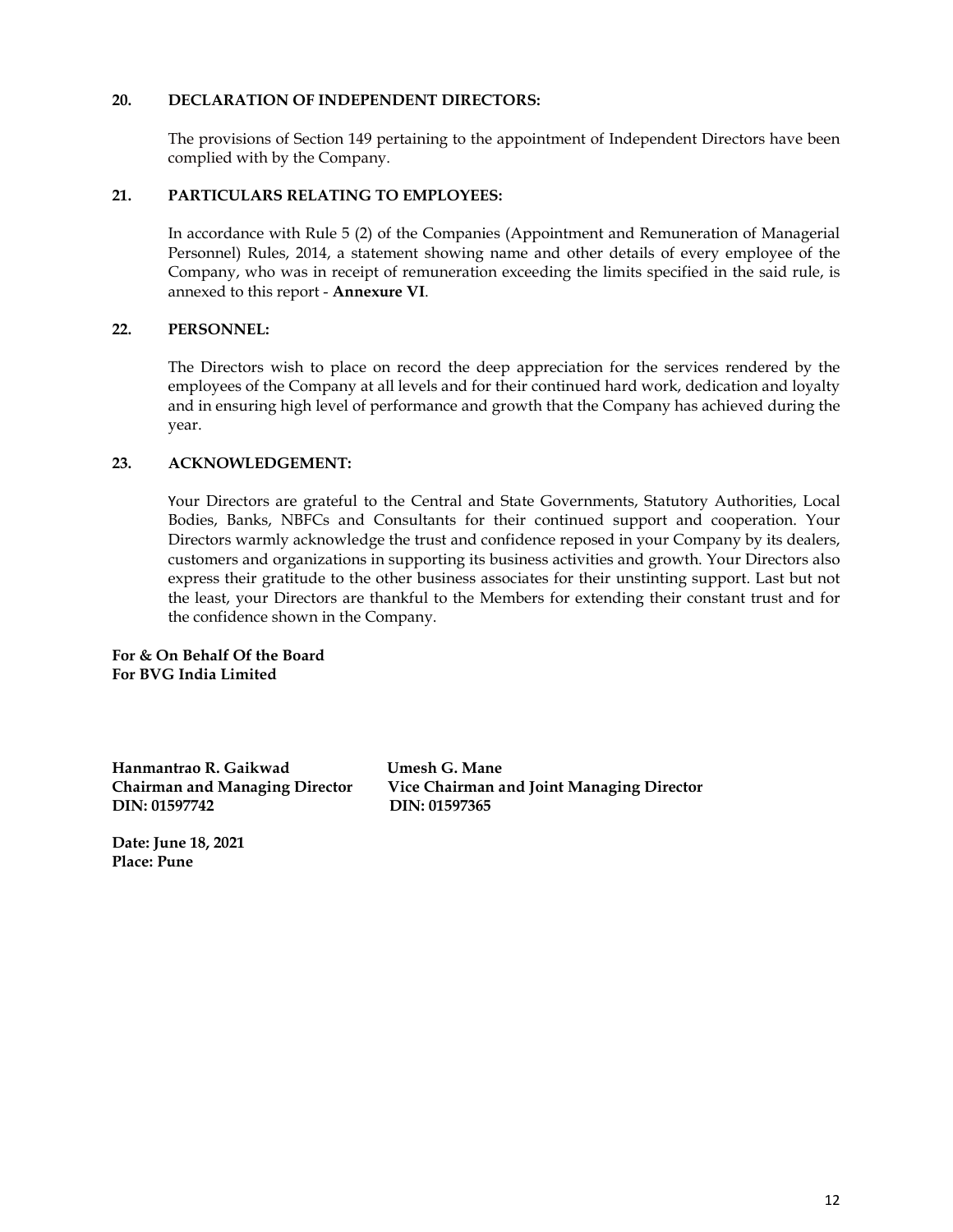#### **ANNEXURE I**

#### **FORM AOC-1**

(Pursuant to first proviso to sub-section (3) of section 129 read with rule 5 of Companies (Accounts) Rules, 2014)

### **Statement containing salient features of the financial statement of subsidiaries/associate companies/joint ventures**

# **Part "A": Subsidiaries**

(Information in respect of each subsidiary to be presented with amounts in Rs.)

| 1.               |                                                                                                                                   |                                                                        |
|------------------|-----------------------------------------------------------------------------------------------------------------------------------|------------------------------------------------------------------------|
| <b>Sl. No.</b>   | Particulars                                                                                                                       | <b>Details</b>                                                         |
| 1.               | Name of the subsidiary                                                                                                            | <b>BVG Kshitij Waste Management</b><br><b>Services Private Limited</b> |
| 2.               | Reporting period for the subsidiary<br>concerned, if different from the holding<br>Company's reporting period                     | 1 <sup>st</sup> April, 2020 to 31 <sup>st</sup> March, 2021            |
| 3.               | Reporting currency and Exchange rate as<br>on the last date of the relevant Financial<br>year in the case of foreign subsidiaries | N. A.                                                                  |
| $\overline{4}$ . | Share capital                                                                                                                     | Rs. 1,00,000/-                                                         |
| 5.               | Reserves & surplus                                                                                                                | Rs. 21,43,817 /-                                                       |
| 6.               | <b>Total Assets</b>                                                                                                               | Rs. 25,09,030/-                                                        |
| 7.               | <b>Total Liabilities</b>                                                                                                          | Rs. 2,65,213/-                                                         |
| 8.               | Investments                                                                                                                       | <b>NIL</b>                                                             |
| 9.               | Turnover                                                                                                                          | <b>NIL</b>                                                             |
| 10.              | Profit/(Loss) before taxation                                                                                                     | $(Rs. 1, 11, 33, 182/ -)$                                              |
| 11.              | Provision for taxation                                                                                                            | Rs. 10,891/-                                                           |
| 12.              | Profit/(Loss) after taxation                                                                                                      | $(Rs. 1, 11, 44, 073/$ -)                                              |
| 13.              | Proposed Dividend                                                                                                                 | <b>NIL</b>                                                             |
| 14.              | % of shareholding                                                                                                                 | 74%                                                                    |

2.

| S. No. | Particulars                                                                                                                       | <b>Details</b>                               |
|--------|-----------------------------------------------------------------------------------------------------------------------------------|----------------------------------------------|
| 1.     | Name of the subsidiary                                                                                                            | Out of Home Media (India) Private<br>Limited |
| 2.     | Reporting period for the subsidiary<br>concerned, if different from the holding<br>company's reporting period                     | 1st April, 2020 to 31st March, 2021          |
| 3.     | Reporting currency and Exchange rate as on<br>the last date of the relevant Financial year in<br>the case of foreign subsidiaries | N.A.                                         |
| 4.     | Share capital                                                                                                                     | Rs. 36,59,91,620/-                           |
| 5.     | Reserves & surplus                                                                                                                | Rs. (36,63,22,510)                           |
| 6.     | <b>Total Assets</b>                                                                                                               | Rs. 1,27,410/-                               |
| 7.     | <b>Total Liabilities</b>                                                                                                          | Rs. 4,58,300/-                               |
| 8.     | Investments                                                                                                                       | NIL                                          |
| 9.     | Turnover                                                                                                                          | <b>NIL</b>                                   |
| 10.    | Profit/(Loss) before taxation                                                                                                     | Rs. $(26,720)/-$                             |
| 11.    | Provision for taxation                                                                                                            | NIL                                          |
| 12.    | Profit/(Loss) after taxation                                                                                                      | $Rs. (26,720)$ /-                            |
| 13.    | Proposed Dividend                                                                                                                 | NIL                                          |
| 14.    | % of shareholding                                                                                                                 | 99.99%                                       |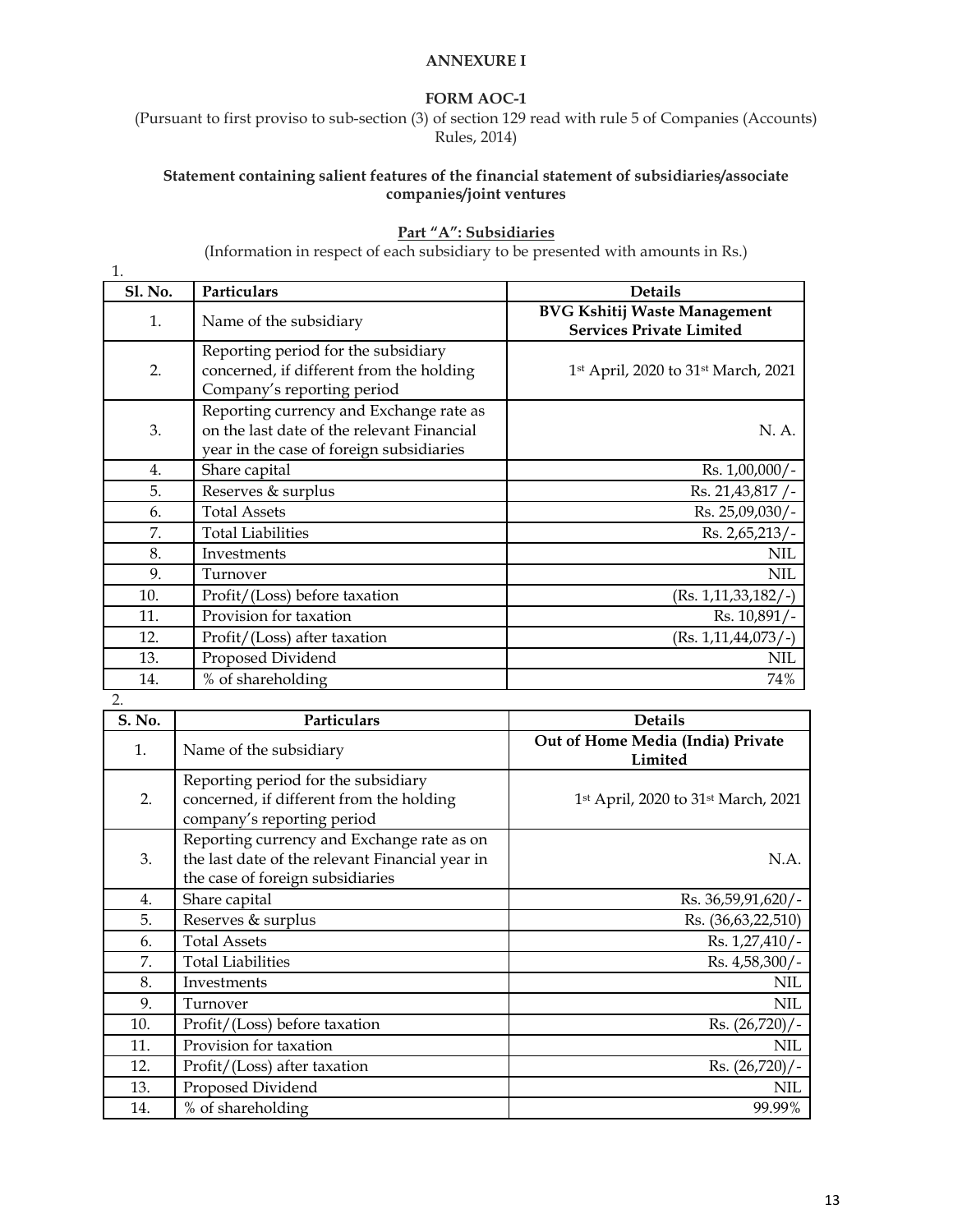| S. No. | Particulars                                                                                                                       | <b>Details</b>                      |
|--------|-----------------------------------------------------------------------------------------------------------------------------------|-------------------------------------|
| 1.     | Name of the subsidiary                                                                                                            | <b>BVG Skill Academy</b>            |
| 2.     | Reporting period for the subsidiary<br>concerned, if different from the holding<br>company's reporting period                     | 1st April, 2020 to 31st March, 2021 |
| 3.     | Reporting currency and Exchange rate as on<br>the last date of the relevant Financial year in<br>the case of foreign subsidiaries | N.A.                                |
| 4.     | Share capital                                                                                                                     | $Rs. 5,00,000/-$                    |
| 5.     | Reserves & surplus                                                                                                                | Rs. 27,13,320/-                     |
| 6.     | Total assets                                                                                                                      | Rs. 2,04,34,700/-                   |
| 7.     | <b>Total Liabilities</b>                                                                                                          | Rs. 1,72,21,380/-                   |
| 8.     | Investments                                                                                                                       | <b>NIL</b>                          |
| 9.     | Turnover                                                                                                                          | Rs. 6,53,73,450/                    |

11. Provision for taxation Rs. 6,48,900/-12. Profit after taxation Rs. 15,38,010/-13. Proposed Dividend NIL and Security 12. The Security of the NIL and Security 12. NIL and NIL and NIL and NIL 14. % of shareholding 51%

10. Profit before taxation Rs. 21,86,910/-

1. Names of subsidiaries which are yet to commence operations: **BVG UKSAS (SPV) Private Limited** 

2. Names of subsidiaries which have been liquidated or sold during the year: - **N.A.**

# **Part "B": Associates and Joint Ventures**

(Statement pursuant to Section 129 (3) of the Companies Act, 2013 related to Associate Companies and Joint Ventures)

| 1.      |                                                                                  |                                                                   |
|---------|----------------------------------------------------------------------------------|-------------------------------------------------------------------|
| Sr. No. | Particulars                                                                      | <b>Details</b>                                                    |
| 1.      | Name of associates/Joint Ventures                                                | <b>BVG Krystal Joint Venture</b>                                  |
| 2.      | Latest audited Balance Sheet Date                                                | 31st March, 2021                                                  |
| 3.      | No. of Shares of Associate/Joint Ventures held<br>by the company on the year end | N.A.                                                              |
| 4.      | Amount of Investment in Associates/Joint<br>Venture                              |                                                                   |
| 5.      | Extent of Holding%                                                               | 51% (PSR)                                                         |
| 6.      | Description of how there is significant influence                                | BVG India Limited has 51% voting<br>power and 51% share of profit |
| 7.      | Reason why the associate/joint venture is not<br>consolidated                    | It has been consolidated                                          |
| 8.      | Net worth attributable to shareholding as per<br>latest audited Balance Sheet    | $\text{Rs.}$ (1,54,606/-)                                         |
| 9.      | Profit/Loss for the year (After Tax)                                             | $Rs. (5,900/-)$                                                   |
| 10.     | Considered in Consolidation                                                      | Yes.                                                              |
| 11.     | Not Considered in Consolidation                                                  | N.A.                                                              |

3.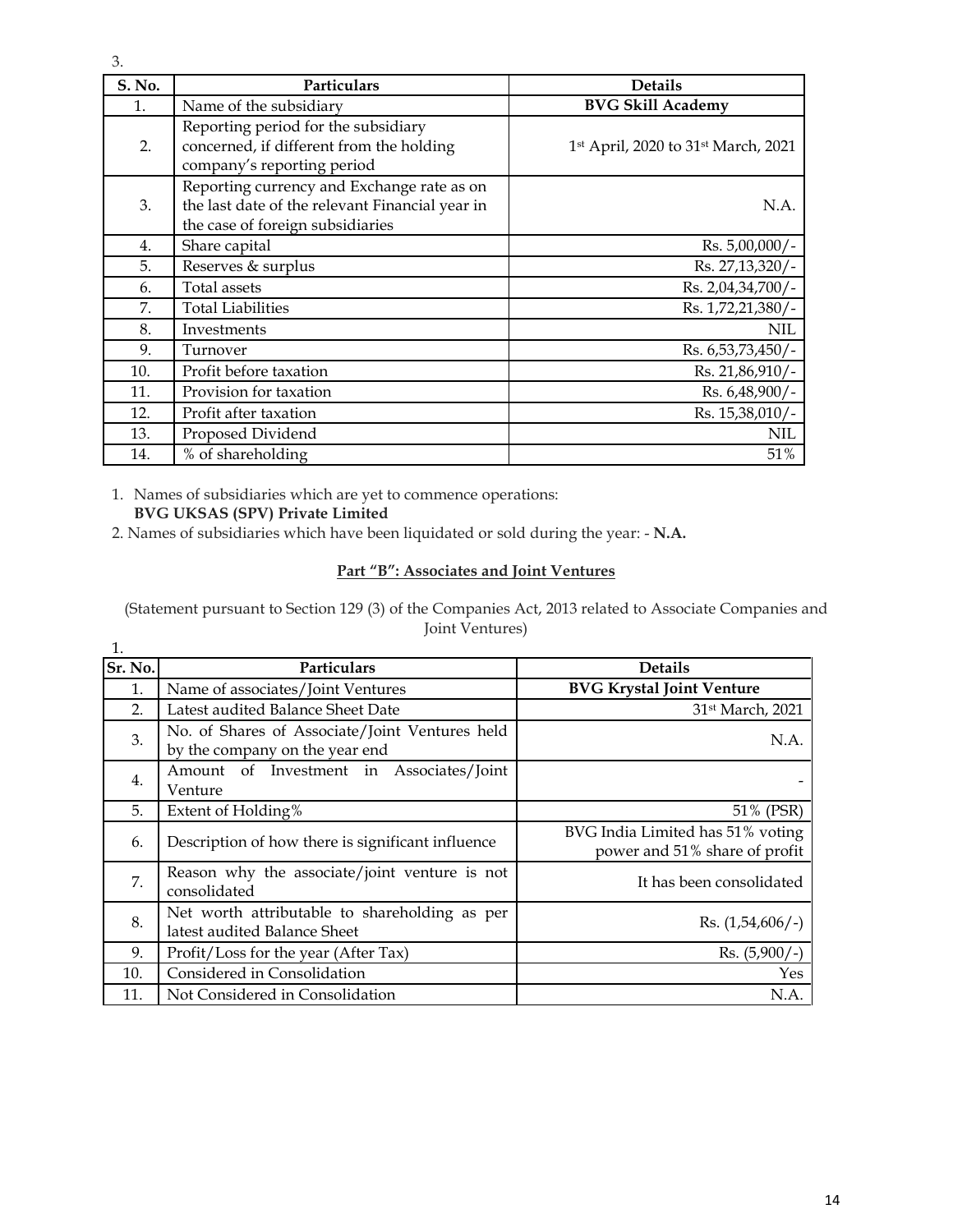| 2.      |                                                                                  |                                            |
|---------|----------------------------------------------------------------------------------|--------------------------------------------|
| Sr. No. | Particulars                                                                      | <b>Details</b>                             |
| 1.      | Name of Associates/Joint Ventures                                                | <b>BVG-UKSAS - EMS Private Limited</b>     |
| 2.      | Latest audited Balance Sheet Date                                                | 31 <sup>st</sup> March, 2021               |
| 3.      | No. of Shares of Associate/Joint Ventures held by the<br>Company on the year end | 4,900 Equity Shares of Rs. 10/- Only       |
| 4.      | Amount of Investment in Associates/Joint Venture                                 | $49,000/-$                                 |
| 5.      | Extent of Holding%                                                               | 49%                                        |
| 6.      | Description of how there is significant influence                                | Section 2(6) of The Companies Act,<br>2013 |
| 7.      | the associate/joint<br>Reason why<br>venture<br>is<br>not<br>consolidated        | It has been consolidated                   |
| 8.      | Net worth attributable to shareholding as per latest<br>audited Balance Sheet    | Rs. NIL                                    |
| 9.      | Profit/(Loss) for the year (After Tax)                                           | Rs. (10,86,300)/-                          |
| 10.     | Considered in Consolidation                                                      | Yes                                        |
| 11.     | Not Considered in Consolidation                                                  | N.A.                                       |

1. Names of associates or joint ventures which are yet to commence operations: **N.A.**

2. Names of associates or joint ventures which have been liquidated or sold during the year: **N.A.**

**For and on behalf of the Board of Directors of BVG India Limited**

**Hanmantrao R. Gaikwad Umesh G. Mane** DIN: 01597742

**Chairman and Managing Director Vice Chairman and Joint Managing Director**

**Manoj Jain Rajni Pamnani Chief Financial Officer** 

**Date: June 18, 2021 Place: Pune** 

15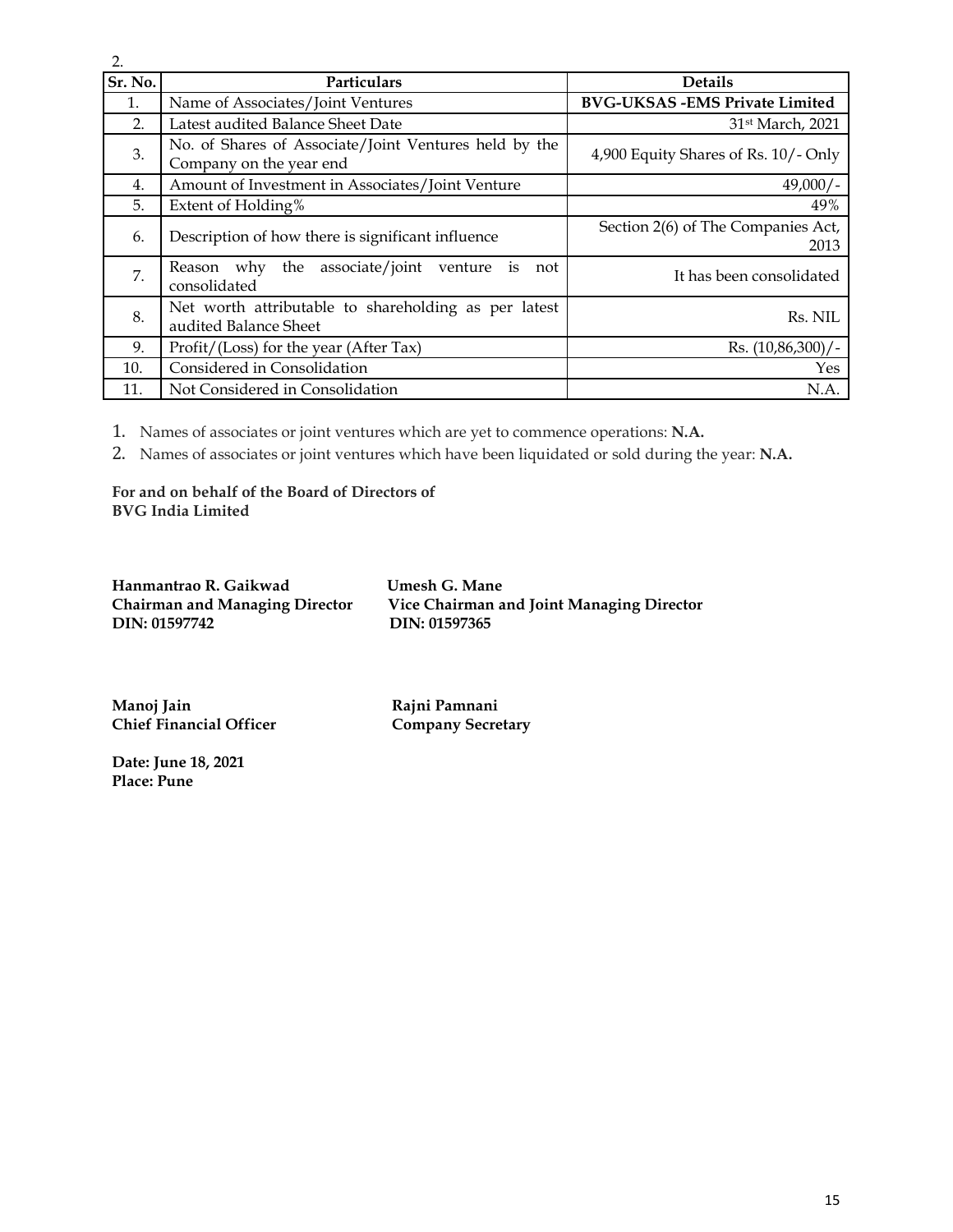#### **ANNEXURE - II**

### **FORM NO. MGT-9 EXTRACT OF ANNUAL RETURN**

#### As on the financial year ended on 31st March, 2021

[Pursuant to section 92(3) of the Companies Act, 2013 and rule 12(1) of the Companies (Management and Administration) Rules, 2014]

|    | <b>CIN</b>                                                                        | U74999PN2002PLC016834                                                                                                                                                   |
|----|-----------------------------------------------------------------------------------|-------------------------------------------------------------------------------------------------------------------------------------------------------------------------|
|    | ii. Registration Date                                                             | 20/03/2002                                                                                                                                                              |
|    | iii. Name of the Company                                                          | <b>BVG</b> India Limited                                                                                                                                                |
|    | Category/                                                                         | Public Limited Company                                                                                                                                                  |
|    | $\int$ iv. Sub Category of the Company                                            | Limited By Shares                                                                                                                                                       |
| v. | Address of the Registered Office and Contact<br>Details                           | 'BVG House', Premier Plaza, Pune- Mumbai Road,<br>Chinchwad, Pune- 411019<br>Email: cs@bvgindia.Com<br>Telephone: 020 - 35090000<br>Fax: N.A. Website: www.bvgindia.com |
|    | vi. Whether Listed Company (Yes / No)                                             | No                                                                                                                                                                      |
|    | Name, address and Contact Details of<br>Vii. Registrar and Transfer Agent, if any | Not Applicable                                                                                                                                                          |

#### **I. REGISTRATION AND OTHER DETAILS:**

#### **II. PRINCIPAL BUSINESS ACTIVITIES OF THE COMPANY:**

All the business activities contributing 10 % or more of the total turnover of the Company: -

| Sr. No. | Name and Description of main products/<br>services                     | NIC Code of the<br>product/service | $\%$ of Total turnover of<br>the Company |
|---------|------------------------------------------------------------------------|------------------------------------|------------------------------------------|
|         | Facility Services (Other business support service<br>activities n.e.c) | 82990                              | 97.64%                                   |
|         | Total                                                                  |                                    | $97.64\%$                                |

### **III. PARTICULARS OF HOLDING, SUBSIDIARY AND ASSOCIATE COMPANIES**

| Sr.<br>No.     | Name and Address of the Company                                                                                                                                                                     | CIN/GLN                   | Holding/<br>Subsidiary/<br><b>Associate</b> | $\%$ of<br><b>Shares</b><br>Held | Applicable<br><b>Section</b> |
|----------------|-----------------------------------------------------------------------------------------------------------------------------------------------------------------------------------------------------|---------------------------|---------------------------------------------|----------------------------------|------------------------------|
| $\mathbf{1}$   | <b>BVG Kshitij Waste Management Services</b><br><b>Private Limited</b><br>BVG House, Premier Plaza, Pune-Mumbai<br>Road, Chinchwad, Pune - 411019                                                   | U90009PN2011PTC14<br>1572 | Subsidiary                                  | 74.00%                           | S. 2(87)                     |
| $\mathcal{P}$  | Private<br>Out-of-Home Media<br>(India)<br>Limited<br>Unit No. 2, Corporate Park II, Ground U74300MH2006PTC16<br>Floor, Mezzanine Floor, Sion-Trombay<br>Road, Chembur, Mumbai City MH 400071<br>IN | 3636                      | Subsidiary                                  | 99.99%                           | S. 2(87)                     |
| 3              | <b>BVG Skill Academy</b><br>Sr. No. 438, Sagar Complex, Bldg. No.1, U74900PN2015NPL15<br>Ground Floor, Commercial Apt No. 3,<br>Near Nashik Fata, Pune - 411034                                     | 7482                      | Subsidiary                                  | 51.00%                           | S. 2(87)                     |
| $\overline{4}$ | <b>BVG-UKSAS EMS Private Limited</b><br>438, CTS NO. 2653, Sagar Complex, U85100PN2016PTC15<br>Building No. 1, 2nd Floor, Near Nashik<br>Fata, Off Kasarwadi Station Pune - 411034                  | 8982                      | Associate                                   | 49.00%                           | S. 2(6)                      |
| 5              | <b>BVG-UKSAS (SPV) Private Limited*</b><br>Sagar Complex, Kasarwadi, Pune, MH<br>411007 IN                                                                                                          | U85300PN2019PTC18<br>7306 | Subsidiary                                  | 74.00%                           | S. 2(6)                      |

\*The Company has not received share capital and not commenced its business as on end of financial year.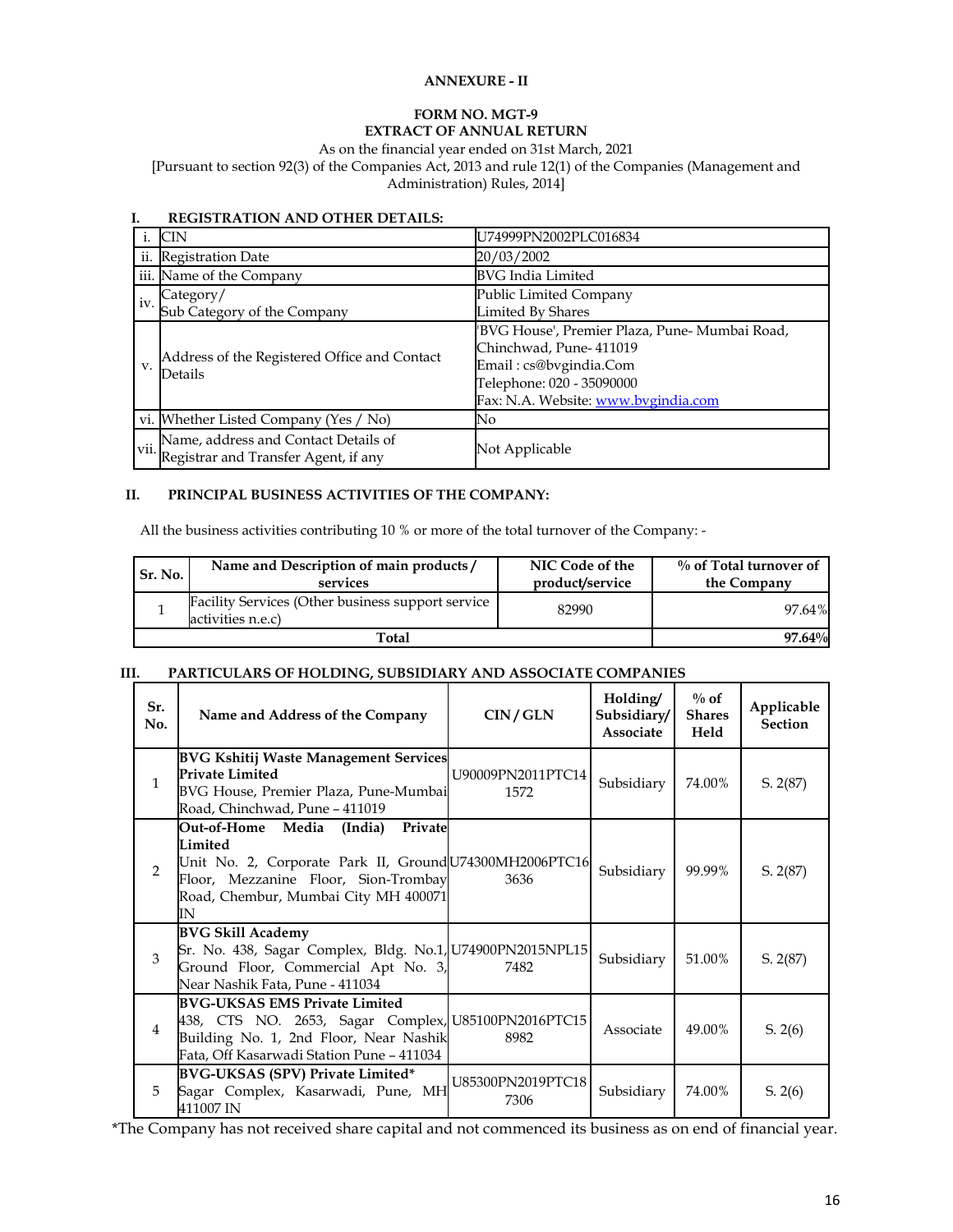# **IV. SHAREHOLDING PATTERN**

(Equity Share Capital Break-up as percentage of Total Equity)

| Category of                                                          |          |          | No of Shares held at the beginning of the year |                             |          | No of Shares held at the end of the year |          | $%$ change                  |                    |
|----------------------------------------------------------------------|----------|----------|------------------------------------------------|-----------------------------|----------|------------------------------------------|----------|-----------------------------|--------------------|
| Shareholder                                                          | De-mat   | Physical | Total                                          | % of Total<br><b>Shares</b> | Demat    | Physical                                 | Total    | % of Total<br><b>Shares</b> | During the<br>year |
| <b>A. PROMOTERS</b>                                                  |          |          |                                                |                             |          |                                          |          |                             |                    |
| (1) Indian                                                           |          |          |                                                |                             |          |                                          |          |                             |                    |
| Individual / HUF                                                     | 9999937  | 5424067  | 15424004                                       | 59.99                       | 15293004 |                                          | 15293004 | 59.48                       | 0.51%              |
| Central Government                                                   | N.A      | N.A      | N.A                                            | N.A                         | N.A      | N.A                                      | N.A.     | N.A                         | N.A                |
| State Government                                                     | N.A      | N.A      | N.A                                            | N.A                         | N.A      | N.A                                      | N.A      | N.A                         | N.A                |
| <b>Bodies Corporate</b>                                              | N.A      | N.A      | N.A                                            | N.A                         | N.A      | N.A                                      | N.A      | N.A                         | N.A                |
| Banks / FI's                                                         | N.A      | N.A      | N.A                                            | N.A                         | N.A      | N.A                                      | N.A      | N.A                         | N.A                |
| Any Other                                                            | N.A      | N.A      | N.A                                            | N.A                         | N.A      | N.A                                      | N.A      | N.A                         | N.A                |
| $\overline{\text{Sub-Total}}$ (A) (1)                                | 9999937  | 5424067  | 15424004                                       | 59.99                       | 15293004 |                                          | 15293004 | 59.48                       | $0.51\%$           |
| $\overline{(2)$ Foreign                                              |          |          |                                                |                             |          |                                          |          |                             |                    |
| NRI's - Individuals                                                  | N.A      | N.A      | N.A                                            | N.A                         | N.A      | N.A                                      | N.A      | N.A                         | N.A                |
| Others-Individuals                                                   | N.A      | N.A      | N.A                                            | N.A                         | N.A      | N.A                                      | N.A      | N.A                         | N.A                |
| <b>Bodies Corporate</b>                                              | N.A      | N.A      | N.A                                            | N.A                         | N.A      | N.A                                      | N.A      | N.A                         | N.A                |
| Banks / FI's                                                         | N.A      | N.A      | N.A                                            | N.A                         | N.A      | N.A                                      | N.A      | N.A                         | N.A                |
| Any Other                                                            | N.A      | N.A      | N.A                                            | N.A                         | N.A      | N.A                                      | N.A      | N.A                         | N.A                |
| Sub-Total (A)(2)                                                     | N.A      | N.A      | N.A                                            | N.A                         | N.A      | N.A.                                     | N.A.     | N.A                         | N.A                |
| <b>Total Shareholding</b><br>Of Promoters $(A)$ =                    | 9999937  | 5424067  | 15424004                                       | 59.99                       | 15293004 | 0                                        | 15293004 | 59.48                       | 0.51%              |
| $(A)(1) + (A)(2)$<br><b>B. PUBLIC SHAREHOLDING</b>                   |          |          |                                                |                             |          |                                          |          |                             |                    |
| 1. Institutions                                                      |          |          |                                                |                             |          |                                          |          |                             |                    |
|                                                                      |          |          |                                                |                             |          |                                          |          |                             |                    |
| Mutual Funds                                                         | N.A      | N.A      | N.A                                            | N.A                         | N.A      | N.A                                      | N.A      | N.A                         | N.A                |
| Banks / FI's                                                         | N.A      | N.A      | N.A                                            | N.A                         | N.A      | N.A                                      | N.A      | N.A                         | N.A                |
| Central Government                                                   | N.A      | N.A      | N.A                                            | N.A                         | N.A      | N.A                                      | N.A      | N.A                         | N.A                |
| <b>State Governments</b>                                             | N.A      | N.A      | N.A                                            | N.A                         | N.A      | N.A                                      | N.A      | N.A                         | N.A                |
| Venture Capital Funds                                                | N.A      | N.A      | N.A                                            | N.A                         | N.A      | N.A                                      | N.A      | N.A                         | N.A                |
| <b>Insurance Companies</b>                                           | N.A      | N.A      | N.A                                            | N.A                         | N.A      | N.A                                      | N.A      | N.A                         | N.A                |
| FII's                                                                | N.A      | N.A      | N.A                                            | N.A                         | N.A      | N.A                                      | N.A      | N.A                         | N.A                |
| Foreign Venture<br>Capital Funds                                     | N.A.     | N.A      | N.A.                                           | N.A                         | N.A      | N.A                                      | N.A      | N.A                         | N.A                |
| Others (Specify)                                                     | N.A      | N.A      | N.A                                            | N.A                         | N.A      | N.A                                      | N.A      | N.A                         | N.A                |
| Sub-Total (B) (1)                                                    | N.A      | N.A      | N.A                                            | N.A                         | N.A      | N.A                                      | N.A      | N.A                         | N.A                |
| 2. Non Institutions                                                  |          |          |                                                |                             |          |                                          |          |                             |                    |
| Bodies Corporate -<br>Indian                                         | 448819   |          | 448819                                         | 1.75                        | 450245   |                                          | 450245   | 1.75                        | 0.00%              |
| <b>Bodies Corporate-</b><br>Overseas                                 | 6916030  | 11       | 6916041                                        | 26.90                       | 6916030  | 11                                       | 6916041  | 26.90                       | 0.00%              |
| Individuals                                                          |          |          |                                                |                             |          |                                          |          |                             |                    |
| Individual                                                           |          |          |                                                |                             |          |                                          |          |                             |                    |
| Shareholders<br>holding nominal share<br>capital up to Rs. 1<br>Lakh | 45466    | 2783     | 48249                                          | 0.19                        | 70040    | 2783                                     | 72823    | 0.28                        | 0.09%              |
| Individual<br>Shareholders holding<br>nominal share capital          | 2633725  | 239550   | 2873275                                        | 11.17                       | 2820275  | 158000                                   | 2978275  | 11.59                       | 0.42%              |
| in excess of Rs. 1 Lakh<br>Others (Specify)                          | N.A.     | N.A      | N.A                                            | N.A                         | N.A      | N.A                                      | N.A      | N.A                         | N.A                |
|                                                                      | 10044040 | 242344   | 10286384                                       | 40.01                       | 10256590 | 160794                                   | 10417384 | 40.52                       | 0.51%              |
| Sub-Total (B) (2)<br><b>Total Public</b>                             |          |          |                                                |                             |          |                                          |          |                             |                    |
| Shareholding $(B)$ =<br>$(B)(1) + (B)(2)$                            | 10044040 | 242344   | 10286384                                       | 40.01                       | 10256590 | 160794                                   | 10417384 | 40.52                       | 0.51%              |
| C. Shares Held By<br>Custodian For GDR's<br>and ADR's                | N.A.     | N.A.     | N.A.                                           | N.A                         | N.A.     | N.A.                                     | N.A      | N.A                         | N.A.               |
| Grand Total (A+B+C)                                                  | 20043977 | 5666411  | 25710388                                       | 100.00                      | 25549594 | 160794                                   | 25710388 | 100.00                      | $0\%$              |

**i) Category-wise Share Holding**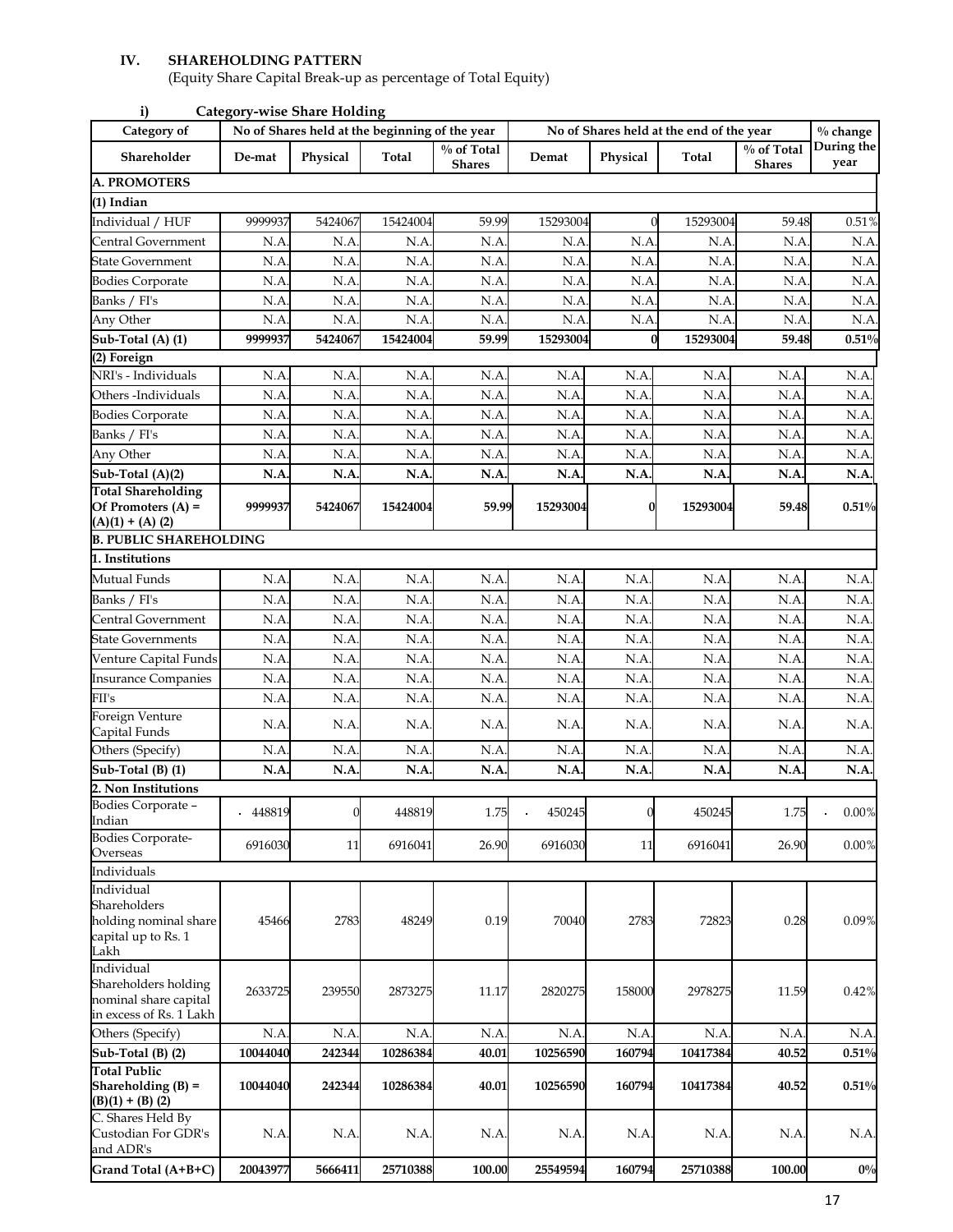#### **(ii) Shareholding of Promoters Sr. No. Name Shareholders Shareholding at the beginning of the**  Shareholding at the beginning of the **Shareholding at the end of the year**  $\begin{array}{c} \% \\ \% \\ \text{in the} \end{array}$ **in the shareholdi ng during the year No of Shares Shares of the Company d to total % of Shares Pledged / Encumbere shares**  $No$  of Shares **Shares of Pledged / the Company d to total % of Shares Encumbere shares** 1 Hanmantrao R. Gaikwad 13474912 52.41% N.A. 13343912 51.90% N.A. 0.51% 2 Umesh G. Mane  $\begin{array}{ccc} 1949092 & 7.58\% & \text{N.A.} & 1949092 & 7.58\% \end{array}$  N.A. 0% **TOTAL 15424004 59.99% N.A. 15293004 59.48% N.A. 0.51%**

#### **(iii) Change in Promoters' Shareholding (Please Specify, if there is no change)**

| Sr.<br>No.    | Particulars                                                                                            |                  | Shareholding at the<br>beginning of the year | Cumulative Shareholding<br>during the year |                                           |  |
|---------------|--------------------------------------------------------------------------------------------------------|------------------|----------------------------------------------|--------------------------------------------|-------------------------------------------|--|
|               |                                                                                                        | No. of<br>shares | % of total<br>shares of<br>the<br>company    | No. of<br>shares                           | % of total<br>shares of<br>the<br>company |  |
|               | Hanmantrao Gaikwad                                                                                     |                  |                                              |                                            |                                           |  |
|               | At the beginning of the year                                                                           | 13474912         | 52.41%                                       | 13474912                                   | 52.41%                                    |  |
| $\mathcal{P}$ | Decrease in Promoters Shareholding during the<br>year due to transfer of Shares on August 28,<br>2020. | 131000           | 0.51%                                        | 131000                                     | 0.51%                                     |  |
| 3             | At the end of the year                                                                                 | 13343912         | 51.90%                                       | 13343912                                   | 51.90%                                    |  |

#### **(iv) Shareholding Pattern of top ten Shareholders (Other than Directors, Promoters and Holders of GDR's and ADR's)**

| Sr.<br>No.     | Name of the<br>shareholders                              | No of   | Shareholding at<br>Date wise<br>the beginning of<br>increase/decrease<br>in Shareholding<br>the year<br>during the year<br>$\%$ of |                                                                                                                    |                 | Cumulative<br>shareholding<br>during the year | At the end of<br>the year |                                              |
|----------------|----------------------------------------------------------|---------|------------------------------------------------------------------------------------------------------------------------------------|--------------------------------------------------------------------------------------------------------------------|-----------------|-----------------------------------------------|---------------------------|----------------------------------------------|
|                |                                                          | shares  | total<br>shares<br>of<br>of the<br>Compa<br>ny                                                                                     | specifying the<br>reasons for<br>increase/decrease<br>(e.g. allotment/<br>transfer / bonus /<br>sweat equity etc.) | No of<br>shares | $\%$ of total<br>shares<br>of the<br>Company  | No of<br>shares           | $\%$ of total<br>shares<br>of the<br>Company |
| $\mathbf{1}$   | Strategic Investments FM<br>(Mauritius) Alpha<br>Limited | 5628249 | 21.89%                                                                                                                             | <b>NIL</b>                                                                                                         | 5628249         | 21.89%                                        | 5628249                   | 21.89%                                       |
| $\mathfrak{D}$ | Strategic Investments FM<br>(Mauritius) B Limited        | 1287781 | 5.01%                                                                                                                              | <b>NIL</b>                                                                                                         | 1287781         | 5.01%                                         | 1287781                   | 5.01%                                        |
| 3              | Vaishali H. Gaikwad                                      | 768603  | 2.99%                                                                                                                              | <b>NII</b>                                                                                                         | 768603          | 2.99%                                         | 768603                    | 2.99%                                        |
| 4              | Vikas V. Nipane                                          | 596180  | 2.32%                                                                                                                              | <b>NIL</b>                                                                                                         | 596180          | 2.32%                                         | 596180                    | 2.32%                                        |
| 5              | Dattatraya R. Gaikwad                                    | 369952  | 1.44%                                                                                                                              | <b>NII</b>                                                                                                         | 369952          | 1.44%                                         | 369952                    | 1.44%                                        |
| 6              | Aarya Agro-Bio and<br>Herbals Private Limited            | 254500  | 0.99%                                                                                                                              | <b>NIL</b>                                                                                                         | 254500          | 0.99%                                         | 254500                    | 0.99%                                        |
| 7              | Mohini Mane                                              | 200000  | 0.78%                                                                                                                              | <b>NII</b>                                                                                                         | 200000          | 0.78%                                         | 200000                    | 0.78%                                        |
| 8              | Suyash Outsourcing<br>Private Limited                    | 188145  | 0.73%                                                                                                                              | <b>NIL</b>                                                                                                         | 188145          | 0.73%                                         | 188145                    | 0.73%                                        |
| 9              | Deepak Maruti Shinde                                     | 150000  | 0.58%                                                                                                                              | <b>NIL</b>                                                                                                         | 150000          | 0.58%                                         | 150000                    | 0.58%                                        |
|                | 10 Alagappan Murugappan                                  | 137830  | 0.54%                                                                                                                              | <b>NII</b>                                                                                                         | 137830          | 0.54%                                         | 137830                    | 0.54%                                        |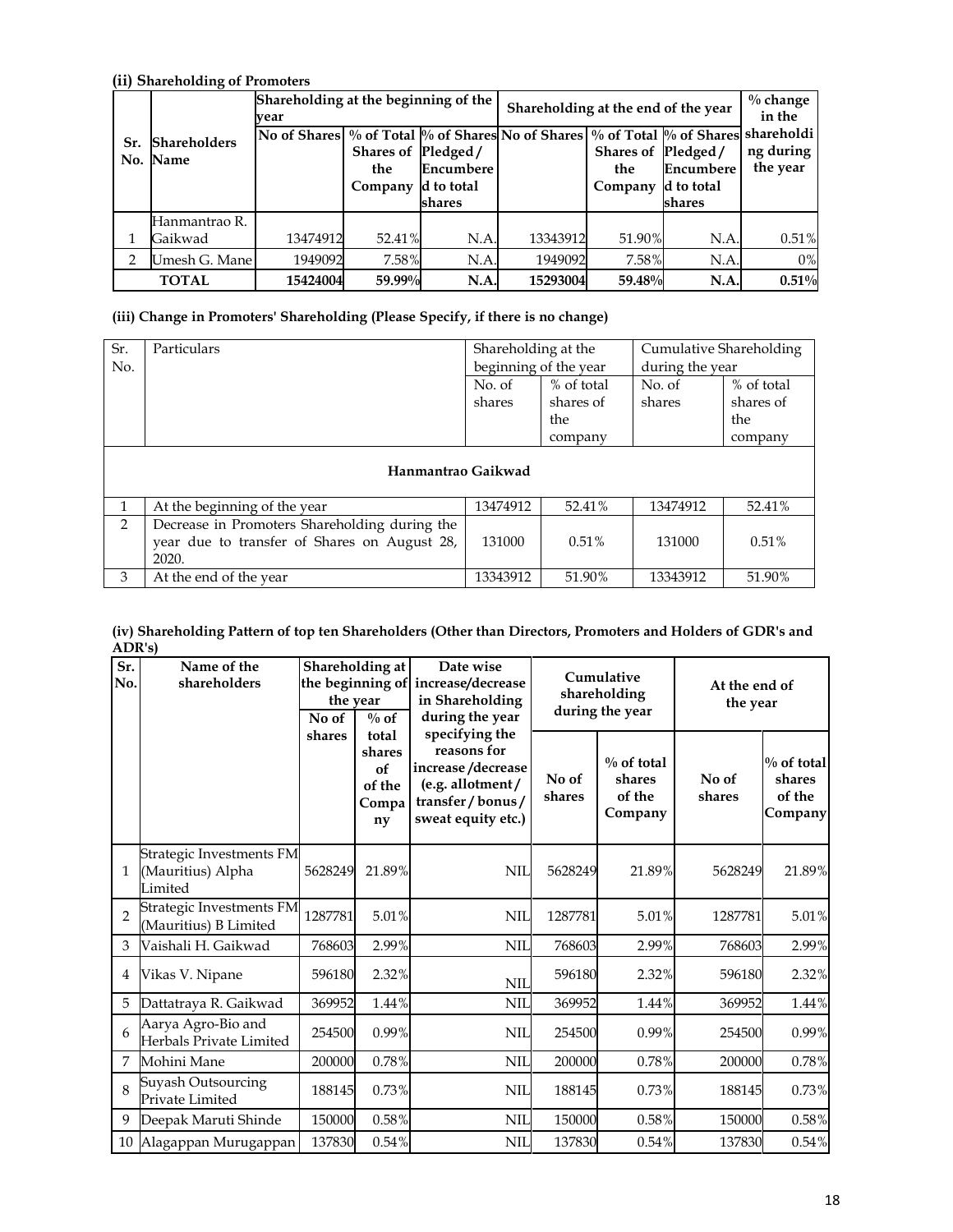# **(v)Shareholding of Directors and Key Managerial Personnel**

| Sr.<br>No.     | Name of the Director/<br><b>Key Managing</b><br>Personnel | the year        | Shareholding at the<br>beginning of             | Date wise<br>increase/decrease<br>in Shareholding<br>during the year                                            | Cumulative<br>shareholding<br>during the year |                                              | At the end of<br>the year |                                              |
|----------------|-----------------------------------------------------------|-----------------|-------------------------------------------------|-----------------------------------------------------------------------------------------------------------------|-----------------------------------------------|----------------------------------------------|---------------------------|----------------------------------------------|
|                |                                                           | No of<br>shares | $\%$ of total<br>shares of<br>of the<br>Company | specifying the<br>reasons for<br>increase/decrease<br>(e.g. allotment/<br>transfer/bonus/<br>Sweat equity etc.) | No of<br>shares                               | $\%$ of total<br>shares<br>of the<br>Company | No of<br>shares           | $\%$ of total<br>shares<br>of the<br>Company |
|                | Hanmantrao R.                                             |                 |                                                 | 28-Aug-2020                                                                                                     |                                               |                                              |                           |                                              |
| 1              | Gaikwad                                                   | 1,34,74,912     |                                                 | 52.41% By way of Transfer                                                                                       | 1,33,43,912                                   | 51.90%                                       | 1,33,43,912               | 51.90%                                       |
| $\overline{2}$ | Umesh G. Mane                                             | 19,49,092       | 7.58%                                           | <b>NIL</b>                                                                                                      | 19,49,092                                     | 7.58%                                        | 19,49,092                 | 7.58%                                        |
| 3              | Pankaj Dhingra                                            |                 |                                                 |                                                                                                                 | <b>NIL</b>                                    |                                              |                           |                                              |
| $\overline{4}$ | Jayant G. Pendse                                          |                 |                                                 |                                                                                                                 | <b>NIL</b>                                    |                                              |                           |                                              |
| 5              | Swapnali D. Gaikwad                                       |                 |                                                 |                                                                                                                 | <b>NIL</b>                                    |                                              |                           |                                              |
| 6              | Chandrakant N. Dalvi                                      |                 |                                                 |                                                                                                                 | <b>NIL</b>                                    |                                              |                           |                                              |
| 7              | Prabhakar D.<br>Karandikar                                |                 | <b>NIL</b>                                      |                                                                                                                 |                                               |                                              |                           |                                              |
| 8              | Rajendra R.<br>Nimbhorkar                                 | <b>NIL</b>      |                                                 |                                                                                                                 |                                               |                                              |                           |                                              |
| 9              | Manoj Jain                                                |                 |                                                 |                                                                                                                 | <b>NIL</b>                                    |                                              |                           |                                              |
| 10             | Rajni R. Pamnani                                          |                 |                                                 |                                                                                                                 | <b>NIL</b>                                    |                                              |                           |                                              |

#### **V. INDEBTEDNESS:**

Indebtedness of the Company including interest outstanding / accrued but not due for payment:

|                                          | <b>Secured Loans</b> | Unsecured    | <b>Deposits</b> | Total               |
|------------------------------------------|----------------------|--------------|-----------------|---------------------|
| Particulars                              | excluding            | Loans        |                 | <b>Indebtedness</b> |
|                                          | deposits             |              |                 |                     |
| Indebtedness at the beginning of the     |                      |              |                 |                     |
| financial year                           |                      |              |                 |                     |
| i) Principal Amount                      | 6,047,369,914        | 39,859,577   |                 | 6,087,229,491       |
| ii) Interest due but not paid            |                      |              |                 |                     |
| iii) Interest accrued but not due        | 2,49,56,553          |              |                 | 2,49,56,553         |
| TOTAL $(i + ii + iii)$                   | 6,072,326,467        | 39,859,577   |                 | 6,112,186,045       |
| Change in Indebtedness during the        | (766, 741, 909)      | (18,769,680) |                 |                     |
| Financial Year                           |                      |              |                 | (747, 972, 230)     |
| Indebtedness at the end of the Financial |                      |              |                 |                     |
| Year                                     |                      |              |                 |                     |
| i) Principal Amount                      | 5,279,964,558        | 58,629,257   |                 | 5,338,593,815       |
| ii) Interest due but not paid            |                      |              |                 |                     |
| iii) Interest accrued but not due        | 25,620,000           |              |                 | 25,620,000          |
| TOTAL (i +ii + iii)                      | 5,305,584,558        | 58,629,257   |                 | 5,364,213,815       |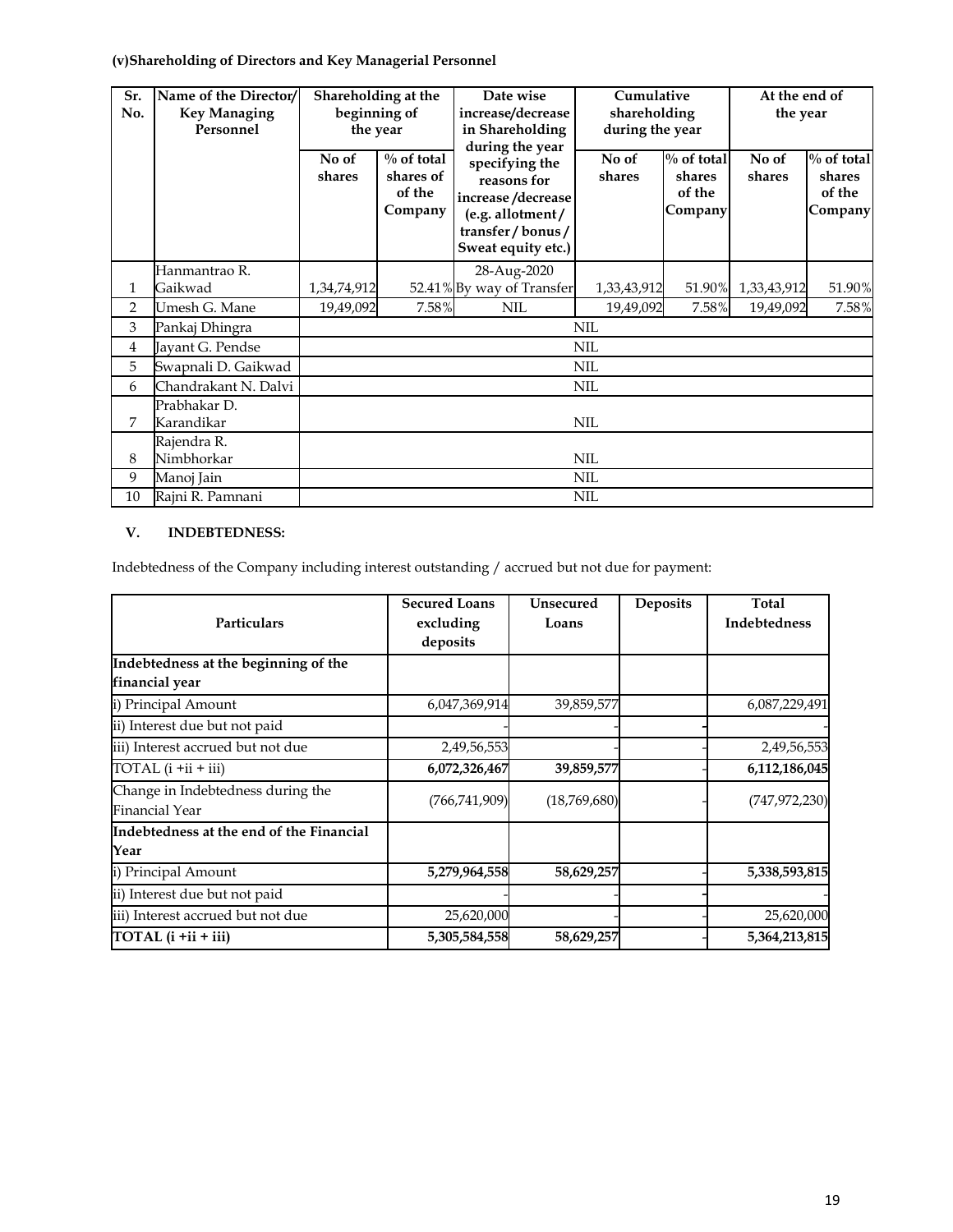| A.      | Remuneration to Managing Director, Whole Time Director and / or Manager:                   |                        |                |                                         |                      |  |
|---------|--------------------------------------------------------------------------------------------|------------------------|----------------|-----------------------------------------|----------------------|--|
| Sr.     |                                                                                            | Name of MD/WTD/Manager |                |                                         | <b>Total Amount</b>  |  |
| No.     | <b>Particulars of Remuneration</b>                                                         | Hanmantrao Gaikwad     |                | <b>Umesh Mane</b>                       |                      |  |
| 1.      | <b>Gross Salary</b>                                                                        |                        |                |                                         |                      |  |
|         | (a) Salary as per provisions contained in<br>Section 17 (1) of the Income Tax Act,<br>1961 | 76,07,340              |                | 1,81,03,640                             | 2,57,10,980          |  |
|         | (b) Value of perquisites under Section<br>17(2) of the Income Tax Act, 1961                |                        |                |                                         |                      |  |
|         | (c) Profits in lieu of Salary under Section<br>17 (3) of the Income Tax Act, 1961          |                        | 0              |                                         | 0                    |  |
| 2.      | <b>Stock Option</b>                                                                        |                        | 0              |                                         |                      |  |
| 3.      | <b>Sweat Equity</b>                                                                        |                        | 0              |                                         | 0                    |  |
| s4.     | Commission                                                                                 |                        |                |                                         |                      |  |
|         | as % of Profit                                                                             |                        | C              |                                         |                      |  |
|         | Others, specify                                                                            |                        |                |                                         |                      |  |
| 5.      | Others, please specify                                                                     |                        |                |                                         |                      |  |
|         | TOTAL(A)                                                                                   | 76,07,340              |                | 1,81,03,640                             | 2,57,10,980          |  |
|         | Ceiling as per the Act                                                                     |                        |                |                                         |                      |  |
|         | <b>B. Remuneration to other Directors</b>                                                  |                        |                |                                         |                      |  |
| Sr. No. | <b>Particulars of Remuneration</b>                                                         |                        |                | Name of MD/WTD/Manager/Director         |                      |  |
|         | <b>Independent Directors</b>                                                               | <b>Jayant Pendse</b>   |                | Chandrakant Dalvi                       | <b>Total Amount</b>  |  |
|         | Fees for attending Board & Committee<br>Meetings                                           |                        | 85,000         | 80,000.00                               | 1,65,000.00          |  |
| 1.      | Commission                                                                                 |                        | 0.00           |                                         | 0.00<br>0.00         |  |
|         | Others, specify                                                                            |                        | 0.00           |                                         | 0.00<br>0.00         |  |
|         | TOTAL <sub>(1)</sub>                                                                       |                        | 85,000         | 80,000.00                               | 1,65,000.00          |  |
|         | <b>Independent Directors</b>                                                               |                        |                | Prabhakar KarandikarRajendra Nimbhorkar | <b>Total Amount</b>  |  |
|         | * Fees for attending Board & Committee                                                     |                        | 65,000.00      | 55,000.00                               | 1,20,000.00          |  |
| 2.      | <b>Meetings</b><br>Commission                                                              |                        | 0.00           |                                         | 0.00<br>0.00         |  |
|         | * Others, specify                                                                          |                        | 0.00           |                                         | 0.00<br>0.00         |  |
|         | TOTAL <sub>(2)</sub>                                                                       |                        | 65,000.00      | 55,000.00                               | 1,20,000.00          |  |
|         | Other Non-Executive Directors                                                              | Swapnali Gaikwad       |                | Pankaj Dhingra                          | <b>Total Amount</b>  |  |
|         | Fees for attending Board & Committee                                                       |                        |                |                                         |                      |  |
| 3.      | Meetings                                                                                   |                        | 0.00           |                                         | 0.00<br>0.00         |  |
|         | Commission                                                                                 |                        | 0.00           |                                         | 0.00<br>0.00         |  |
|         | Others (Remuneration)                                                                      | 23,42,340.00           |                |                                         | 23,42,340.00<br>0.00 |  |
|         | TOTAL <sub>(3)</sub>                                                                       | 23,42,340.00           |                |                                         | 0.00<br>23,42,340.00 |  |
|         | TOTAL (B) = $(1) + (2) + (3)$                                                              |                        |                |                                         | 26,27,340.00         |  |
|         | TOTAL MANAGERIAL REMUNERATION (A)+(B)                                                      |                        | 2,83,38,320.00 |                                         |                      |  |
|         | <b>OVERALL CEILING AS PER THE ACT</b>                                                      |                        |                |                                         | 13,31,35,191.00      |  |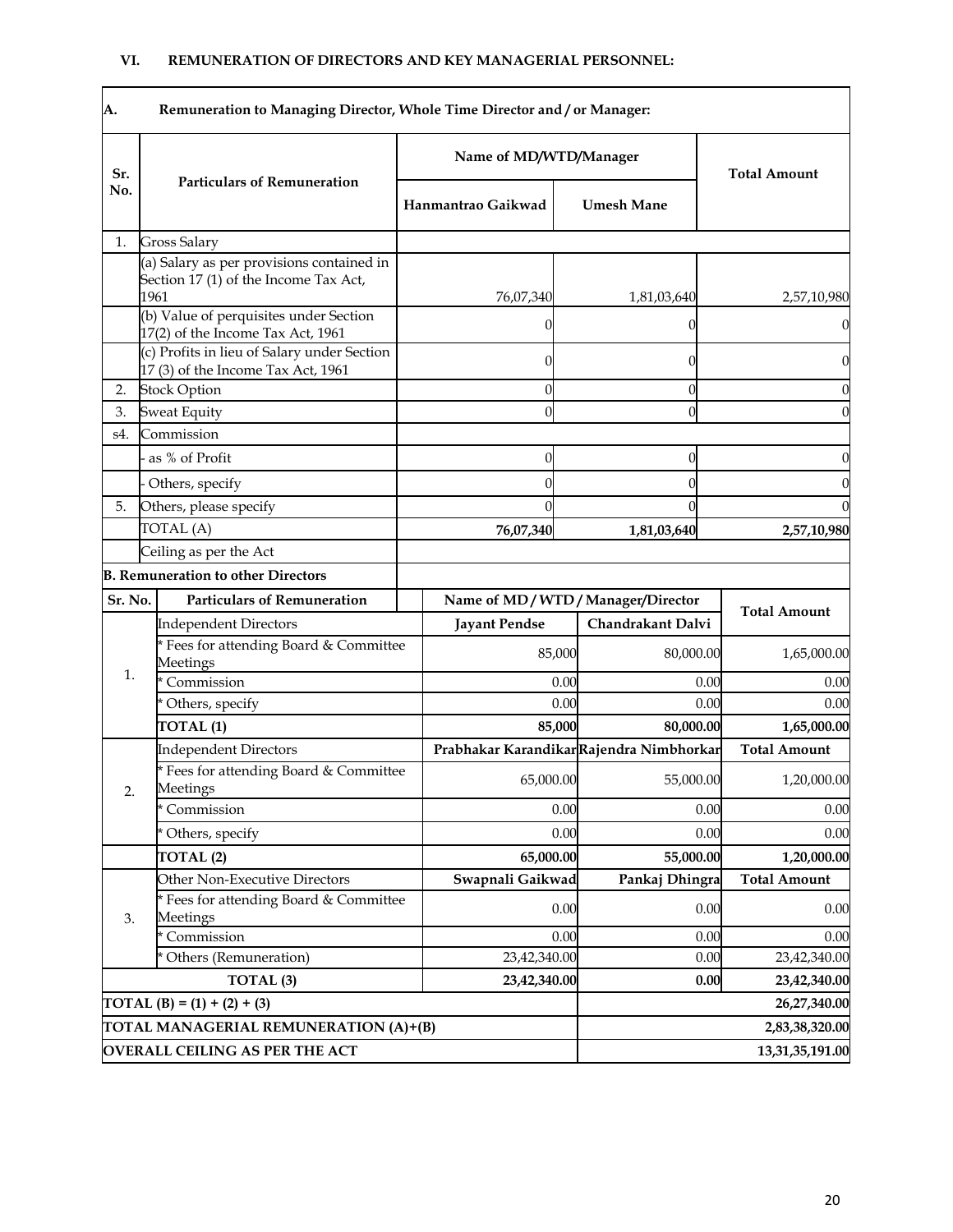**C. Remuneration to key managerial personnel other than MD / MANAGER / WTD**

|            |                                                                                      | <b>Key Managerial Personnel</b> |             |            |              |
|------------|--------------------------------------------------------------------------------------|---------------------------------|-------------|------------|--------------|
| Sr.<br>No. | <b>Particulars of Remuneration</b>                                                   | Company<br>Secretary            | <b>CFO</b>  |            | <b>TOTAL</b> |
|            |                                                                                      | Rajni Pamnani                   | Niraj Kedia | Manoj Jain |              |
| 1.         | Gross Salary                                                                         |                                 |             |            |              |
|            | (a) Salary as per provisions contained in<br>Sec. 17 (1) of the Income Tax Act, 1961 | 26,39,692                       | 22,28,746   | 49,07,704  | 97,76,142    |
|            | (b) Value of perquisites under Sec. 17 (2)<br>of the Income Tax Act, 1961            |                                 |             |            |              |
|            | (c) Profits in lieu of Salary under Sec. 17<br>(3) of the Income Tax Act, 1961       |                                 |             |            |              |
| 2.         | <b>Stock Option</b>                                                                  |                                 |             |            |              |
| 3.         | <b>Sweat Equity</b>                                                                  |                                 |             |            |              |
| 4.         | Commission : - as % of Profit                                                        |                                 |             |            |              |
|            | Others, specify                                                                      |                                 |             |            |              |
| 5.         | Others, please specify                                                               |                                 |             |            |              |
|            | <b>TOTAL</b>                                                                         | 26,39,692                       | 22,28,746   | 49,07,704  | 97,76,142    |

#### **VII. PENALTIES / PUNISHMENTS / COMPOUNDING OF OFFENCES:**

During the financial year, there is any no instance occurred penalty/ punishment/ compounding of offence under the Companies Act, 2013 against the Company or any Director, Key Managerial Person and other officers in default of the Company.

**For & On Behalf Of the Board For BVG India Limited**

**Hanmantrao R. Gaikwad Umesh G. Mane DIN: 01597742 DIN: 01597365**

**Vice Chairman and Joint Managing Director** 

**Place: Pune Date: June 18, 2021**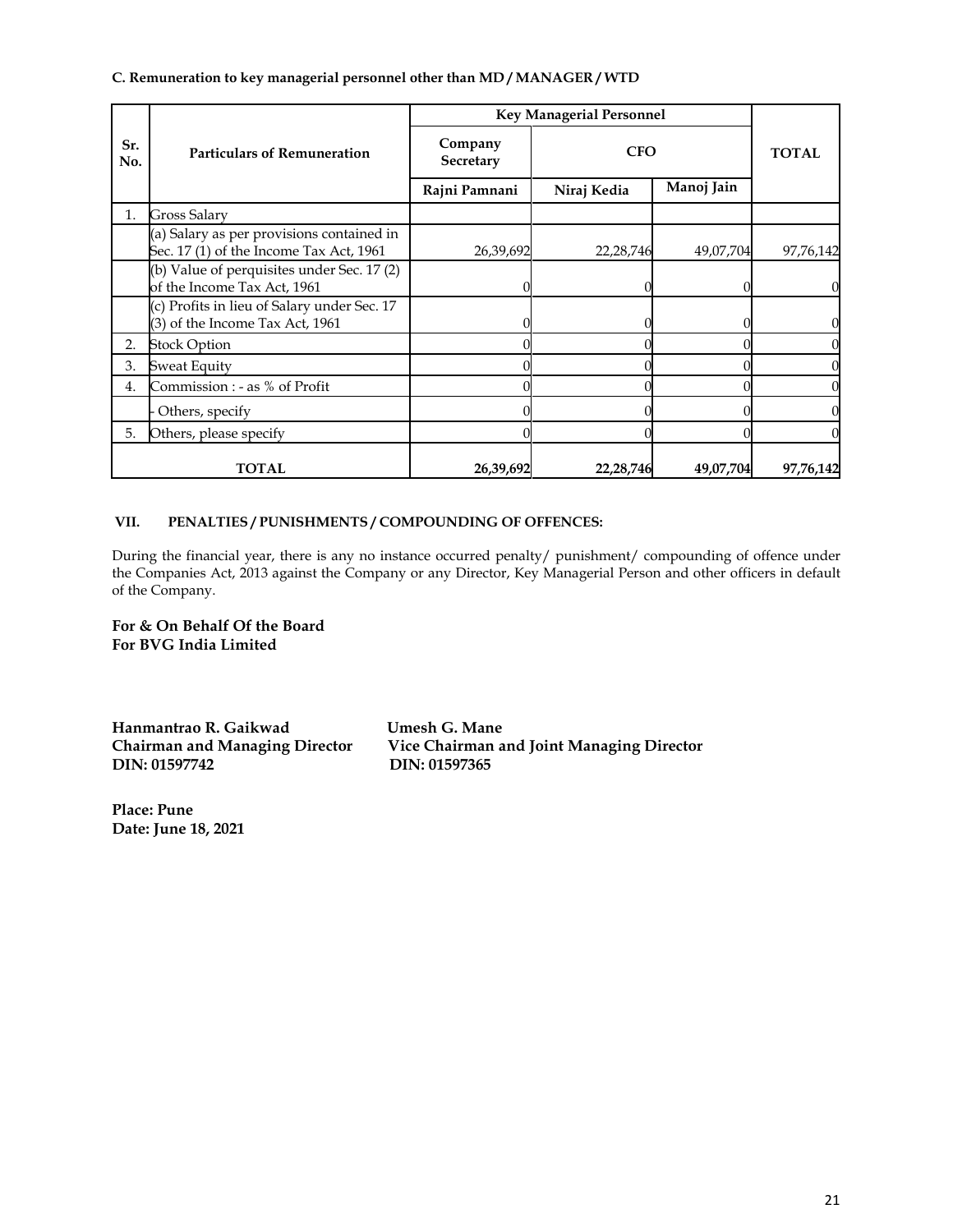#### **ANNEXURE III**

#### **Form No. AOC-2**

#### (**Pursuant to clause (h) of sub-section (3) of section 134 of the Act and Rule 8(2) of the Companies (Accounts) Rules, 2014)**

**Form for disclosure of particulars of contracts/arrangements entered into by the company with related parties referred to in sub-section (1) of Section 188 of the Companies Act, 2013 including certain arm's length transactions under third proviso thereto**

**1. Details of contracts or arrangements or transactions not at arm's length basis: Transaction 1:** 

| (a) Name(s) of the related party and nature of relationship                                                              |  |
|--------------------------------------------------------------------------------------------------------------------------|--|
| (b) Nature of contracts/arrangements/transactions                                                                        |  |
| (c) Duration of the contracts / arrangements/transactions                                                                |  |
| (d) Salient terms of the contracts or arrangements or<br>transactions including the value, if any                        |  |
| (e) Justification for entering into such contracts or<br>arrangements or transactions                                    |  |
| (f) date(s) of approval by the Board                                                                                     |  |
| $(g)$ Amount paid as advances, if any:                                                                                   |  |
| (h) Date on which the special resolution was passed in general<br>meeting as required under first proviso to section 188 |  |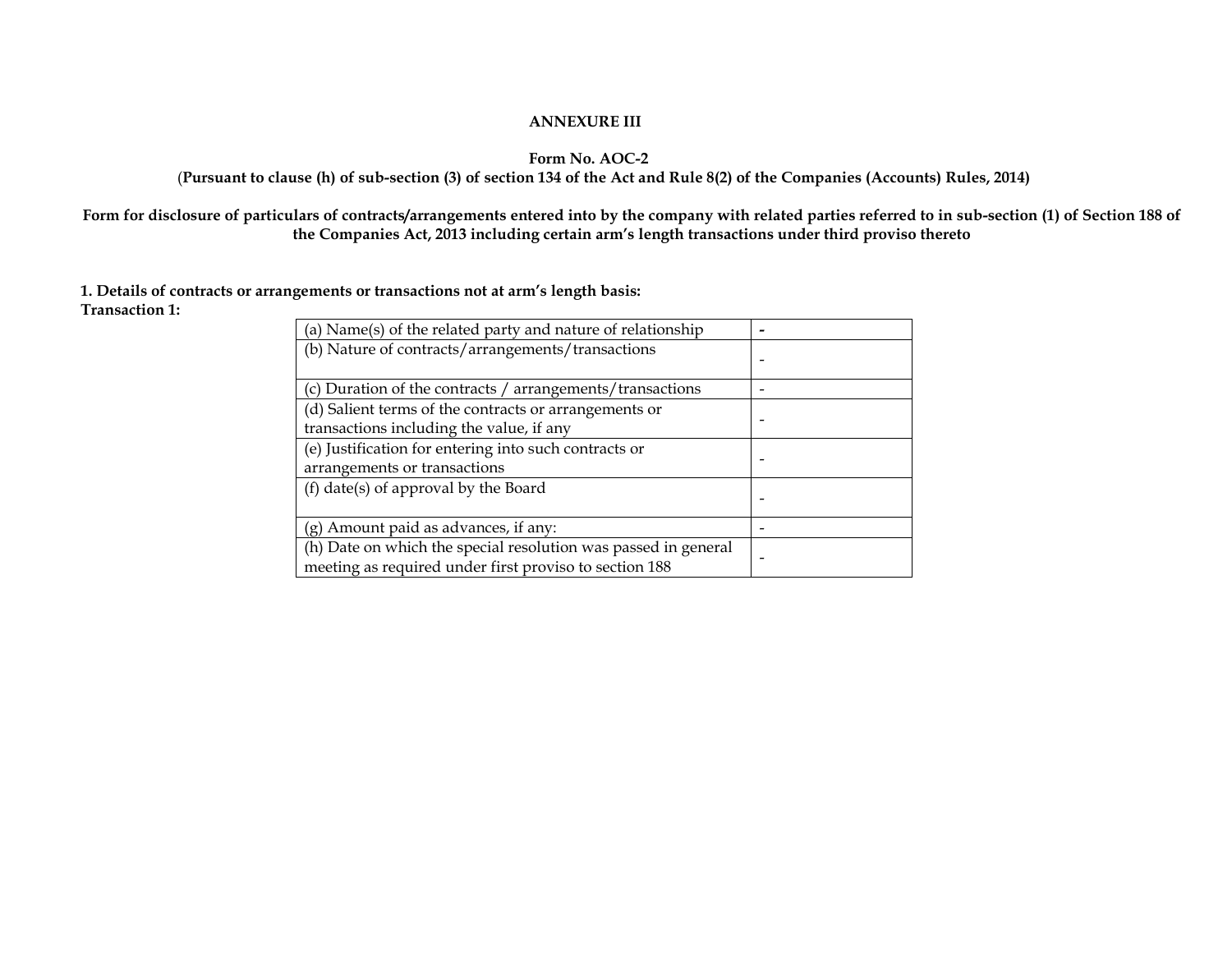# **2. Details of material contracts or arrangement or transactions at arm's length basis: (Rs. In Million)**

| (a) Name(s) of the related party and nature of<br>relationship                                          | Mrs. Vaishali Gaikwad | Mr. Dattatraya Gaikwad | Mrs. Mohini Mane |
|---------------------------------------------------------------------------------------------------------|-----------------------|------------------------|------------------|
| (b) Nature of<br>contracts/arrangements/transactions                                                    | Compensation          | Compensation           | Compensation     |
| Duration of the contracts /<br>(c)<br>arrangements/transactions                                         | Ongoing               | Ongoing                | Ongoing          |
| Salient terms of the contracts or<br>(d)<br>arrangements or transactions including the<br>value, if any | 6.64                  | 3.73                   | 0.29             |
| (e) Date(s) of approval by the Board                                                                    | 01-Apr-2019           | 01-Apr-2019            | 01-Apr-2019      |
| Amount paid/received as advances, if any<br>(f)                                                         |                       |                        |                  |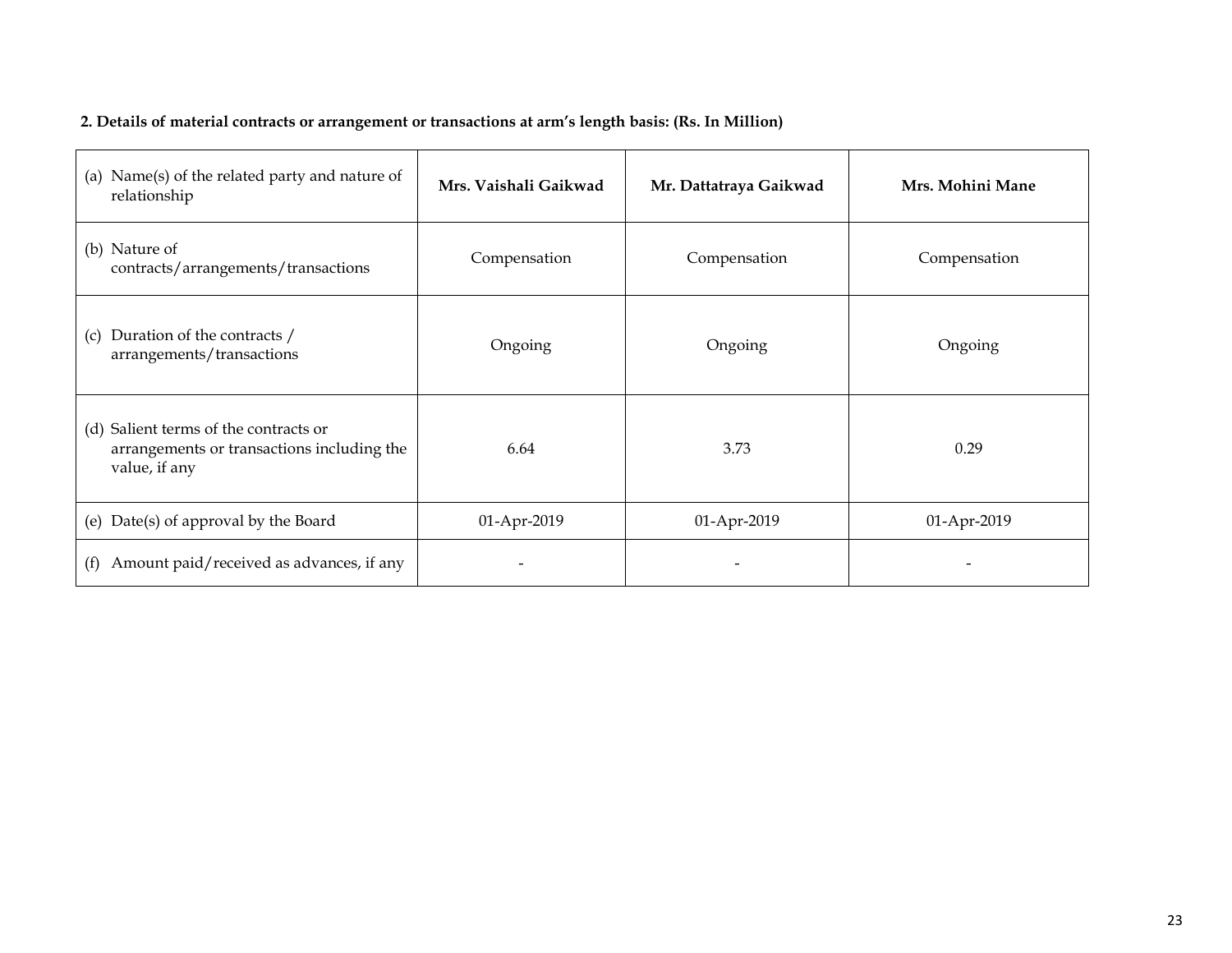| Name(s) of the related<br>(a)<br>party and nature of<br>relationship                                       | <b>Bharat Vikas</b><br>Pratishthan | <b>BVG Kshitij Waste</b><br>Management<br><b>Services Private</b><br>Limited | <b>BVG Life Sciences Limited</b> |                                   | <b>BVG Clean</b><br><b>Energy Limited</b> |
|------------------------------------------------------------------------------------------------------------|------------------------------------|------------------------------------------------------------------------------|----------------------------------|-----------------------------------|-------------------------------------------|
| (b) Nature of<br>contracts/arrangements/tra<br>nsactions                                                   | Sale of Services                   | Sale of Services                                                             | Sale of Services                 | Purchase of goods<br>and services | Sale of Services                          |
| Duration of the contracts /<br>(c)<br>arrangements/transactions                                            | Ongoing                            | Ongoing                                                                      | Ongoing                          | Ongoing                           | Ongoing                                   |
| Salient terms of the contracts<br>(d)<br>or arrangements or<br>transactions including the<br>value, if any | 0.09                               | 11.22                                                                        | 3.87                             | 5.37                              | 9.01                                      |
| Date(s) of approval by the<br>(e)<br>Board                                                                 | <b>NA</b>                          | <b>NA</b>                                                                    | <b>NA</b>                        | NA                                | <b>NA</b>                                 |
| Amount paid/received as<br>(f)<br>advances, if any                                                         |                                    |                                                                              |                                  |                                   |                                           |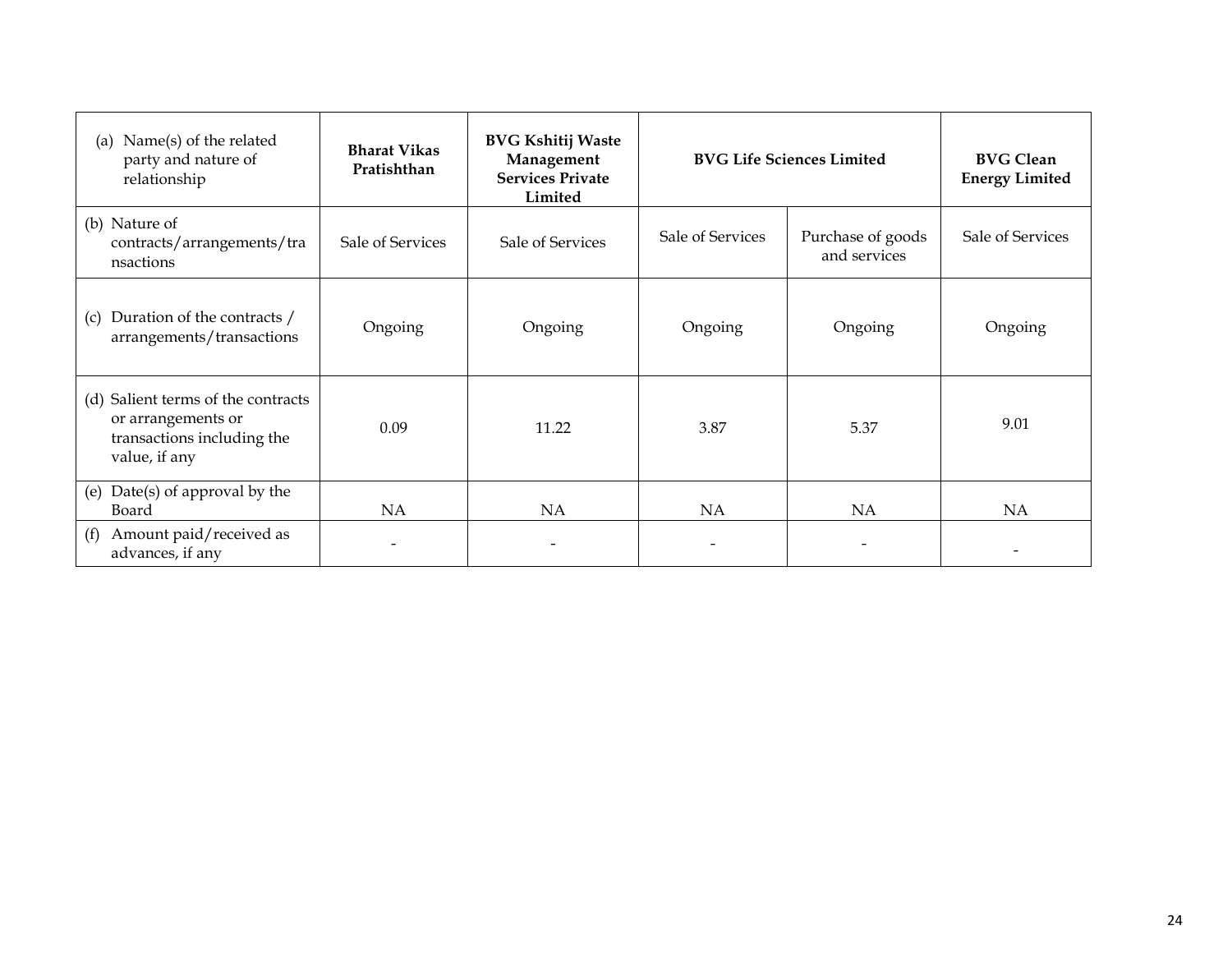| a) | Name(s) of the related<br>party and nature of<br>relationship                                          | <b>BVG Health Food</b><br><b>Private Limited</b> | <b>BVG Skill Academy</b>          | Satara Mega Food Park Private<br>Limited |                                      | <b>BVG</b> Agrotech<br><b>Private Limited</b> |
|----|--------------------------------------------------------------------------------------------------------|--------------------------------------------------|-----------------------------------|------------------------------------------|--------------------------------------|-----------------------------------------------|
| b) | Nature of<br>contracts/arrangements<br>/transactions                                                   | Purchase of goods<br>and services                | Purchase of goods and<br>services | Sale of Services                         | Purchase of<br>goods and<br>services | Sale of Services                              |
| C) | Duration of the contracts<br>arrangements/transactio<br>ns                                             | Ongoing                                          | Ongoing                           | Ongoing                                  | Ongoing                              | Ongoing                                       |
| d) | Salient terms of the<br>contracts or<br>arrangements or<br>transactions including<br>the value, if any | 0.06                                             | 6.26                              | 1.23                                     | 0.01                                 | 0.72                                          |
| e) | Date(s) of approval by<br>the Board                                                                    | NA                                               | NA                                | NA                                       | <b>NA</b>                            | <b>NA</b>                                     |
| f) | Amount paid/received<br>as advances, if any                                                            |                                                  |                                   |                                          |                                      |                                               |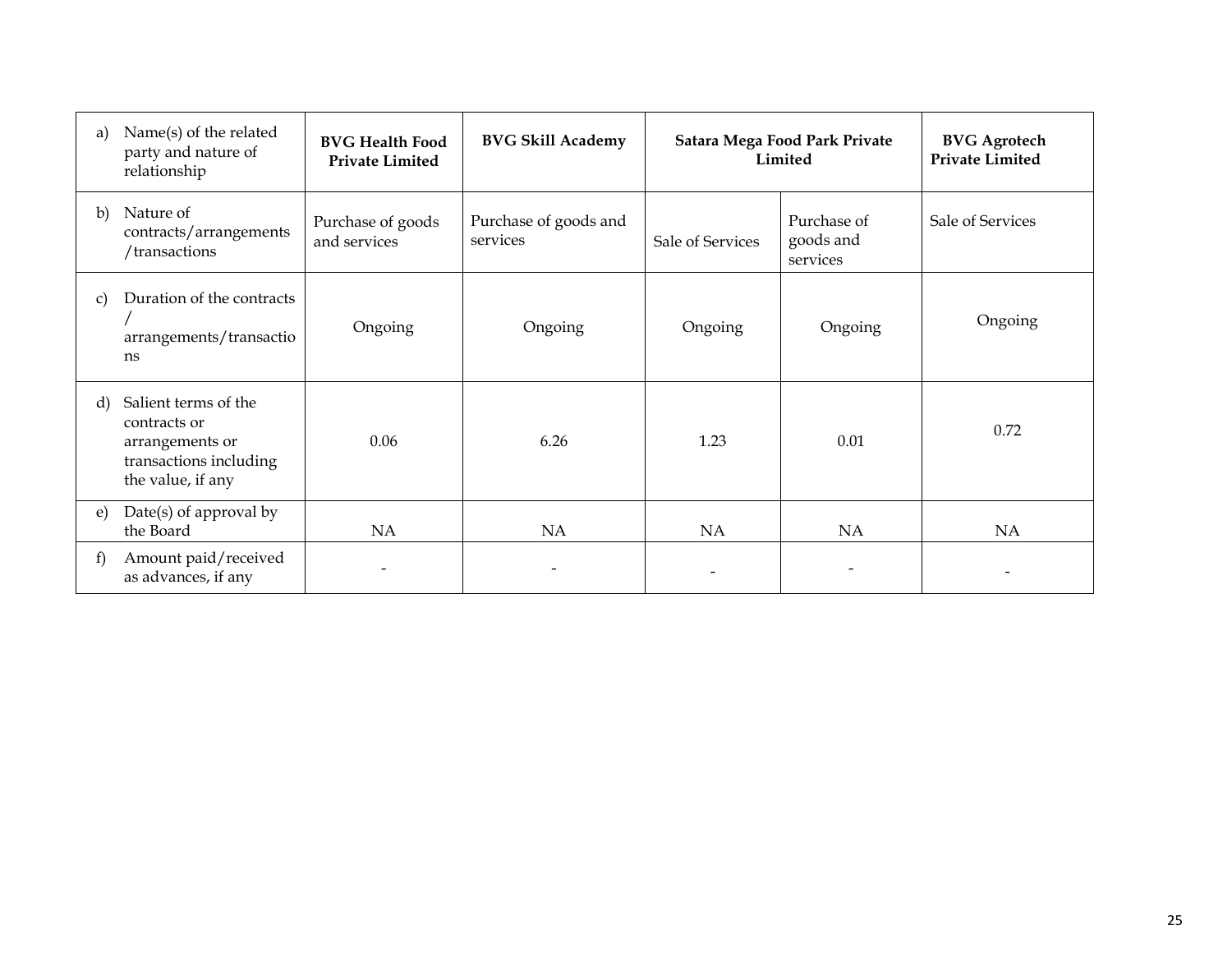# **ANNEXURE IV**

| Sr. No.        | Particulars                         | <b>Details about CSR</b> |                           |                                                         |  |  |
|----------------|-------------------------------------|--------------------------|---------------------------|---------------------------------------------------------|--|--|
| 1              | Brief outline of the Company's      | a)                       |                           | The Business of Company is spread all over India        |  |  |
|                | <b>CSR Policy</b>                   |                          |                           | and has profound impact on the people living in         |  |  |
|                |                                     |                          |                           | and around the areas where the Company and its          |  |  |
|                |                                     |                          | offices are established.  |                                                         |  |  |
|                |                                     | b)                       |                           | While we strive to undertake all or any suitable        |  |  |
|                |                                     |                          |                           | activity as specified in Schedule VII to the Act,       |  |  |
|                |                                     |                          |                           | currently, we focus to support and implement the        |  |  |
|                |                                     |                          |                           | following activities as our thrust areas:               |  |  |
|                |                                     |                          | i. Education              |                                                         |  |  |
|                |                                     |                          |                           | ii. Health care by providing medical facilities and     |  |  |
|                |                                     | medicines                |                           |                                                         |  |  |
|                |                                     |                          | iii. Environment          |                                                         |  |  |
|                |                                     |                          | iv. Social Empowerment    |                                                         |  |  |
|                |                                     |                          | v. Infrastructure Support | The investment in CSR will be project based and         |  |  |
|                |                                     | c)                       |                           | for every project time framed periodic mile stones      |  |  |
|                |                                     |                          |                           | shall be finalized at the outset.                       |  |  |
|                |                                     | d)                       |                           | Project activities identified under CSR are to be       |  |  |
|                |                                     |                          |                           | implemented by Specialized Agencies and                 |  |  |
|                |                                     |                          |                           | generally NOT by staff of the organization.             |  |  |
|                |                                     |                          |                           | Specialized Agencies could be made to work              |  |  |
|                |                                     |                          |                           | singly or in tandem with other agencies.                |  |  |
| 2              | Overview of projects or programs    |                          |                           |                                                         |  |  |
|                | undertaken/ proposed to be          |                          |                           |                                                         |  |  |
|                | undertaken                          |                          |                           |                                                         |  |  |
| $\mathfrak{B}$ | Reference to the web-link to the    |                          |                           |                                                         |  |  |
|                | CSR policy and projects or          |                          | www.bvgindia.com          |                                                         |  |  |
| $\overline{4}$ | programs:<br>Composition of the CSR |                          | Members of the Committee: |                                                         |  |  |
|                | Committee                           | 1.                       |                           | Hanmantrao R. Gaikwad, Chairman and Managing            |  |  |
|                |                                     |                          | Director                  |                                                         |  |  |
|                |                                     | 2.                       |                           | Mr. Umesh G. Mane, Vice Chairman & Joint                |  |  |
|                |                                     |                          | Managing Director         |                                                         |  |  |
|                |                                     | 3.                       |                           | Mr. Jayant G. Pendse, Independent Director              |  |  |
| 5              | Average net profit of the company   |                          |                           |                                                         |  |  |
|                | for last three financial years      |                          | Particulars               | Net profit before tax (INR)<br>Amount (Rs in million)   |  |  |
|                |                                     |                          | 2017-18                   | 2,046.08                                                |  |  |
|                |                                     |                          | 2018-19                   | 613.18                                                  |  |  |
|                |                                     |                          | 2019-20                   | 1,288.46                                                |  |  |
|                |                                     |                          | <b>Total NPBT</b>         | 3,947.72                                                |  |  |
|                |                                     |                          | Average NPBT              | 1315.91                                                 |  |  |
| 6              | Prescribed CSR Expenditure          |                          |                           | Rs. 26.32 Million                                       |  |  |
| $\overline{7}$ | Details of CSR spent during the     |                          |                           | During the year, the Company has not spent any amount   |  |  |
|                | financial year                      |                          |                           | towards Corporate Social Responsibility (CSR) in any of |  |  |
|                |                                     |                          |                           | the activities specified in Schedule VII.               |  |  |
|                | a. Total amount spent in FY 2020-   |                          |                           |                                                         |  |  |
|                | 21 in million                       |                          |                           | <b>NIL</b>                                              |  |  |
|                | b. Amount unspent, if any           |                          |                           | Rs. 26.32 Million                                       |  |  |

|  | <b>Report on Corporate Social Responsibility (CSR)</b> |  |
|--|--------------------------------------------------------|--|
|  |                                                        |  |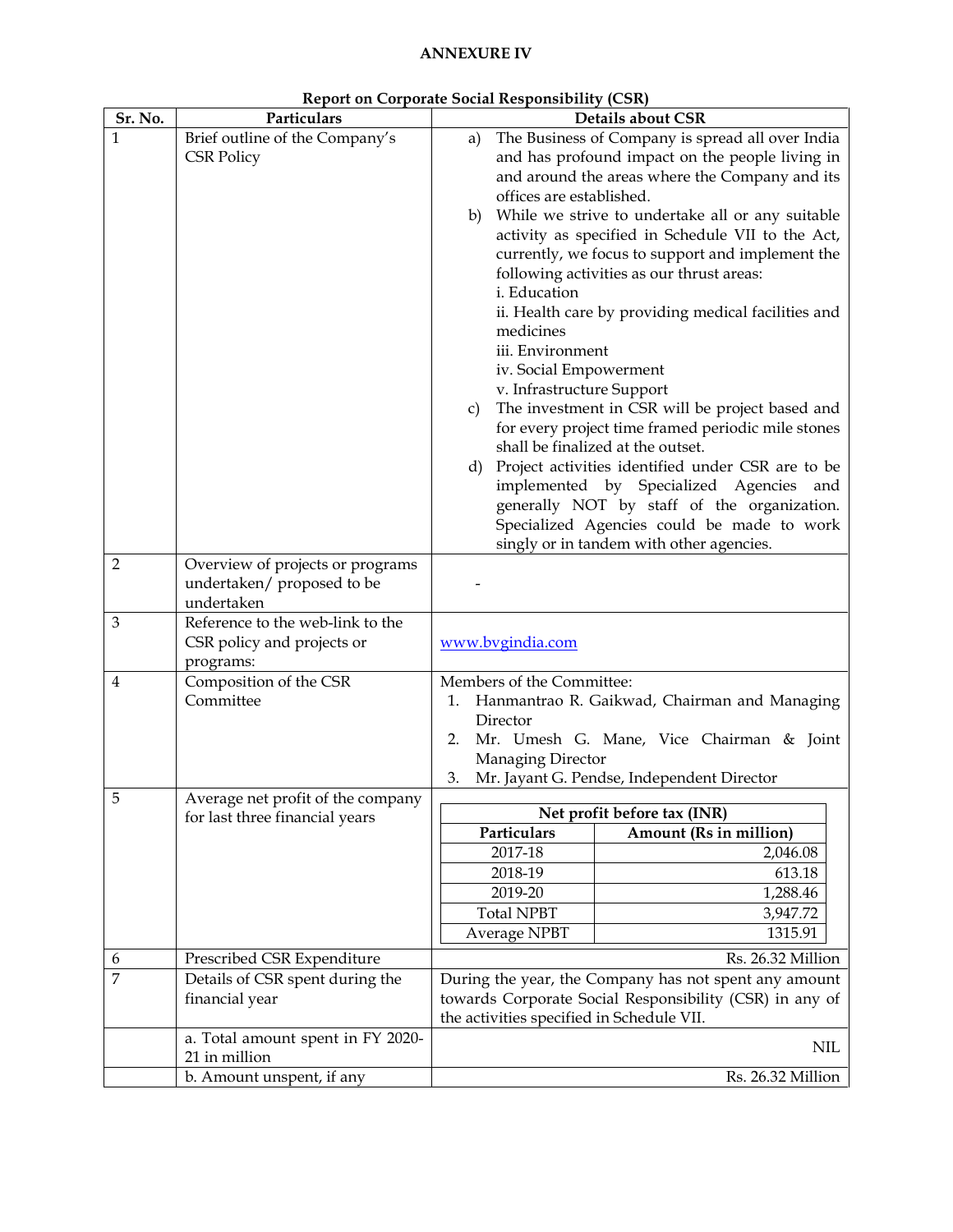| $\mathbf{1}$                                                                                                                                                                                                                                                                                                                                                                                                                                                                                                                                                                                                                                                                                               | $\overline{2}$                                     | 3                                               | 4                       |                                                                                                                                                                                                      | 5 | 6                                                                                                                                         | $\overline{7}$                                                                                                                                                                                                                                                                                                                                                                                                | 8                                                               |
|------------------------------------------------------------------------------------------------------------------------------------------------------------------------------------------------------------------------------------------------------------------------------------------------------------------------------------------------------------------------------------------------------------------------------------------------------------------------------------------------------------------------------------------------------------------------------------------------------------------------------------------------------------------------------------------------------------|----------------------------------------------------|-------------------------------------------------|-------------------------|------------------------------------------------------------------------------------------------------------------------------------------------------------------------------------------------------|---|-------------------------------------------------------------------------------------------------------------------------------------------|---------------------------------------------------------------------------------------------------------------------------------------------------------------------------------------------------------------------------------------------------------------------------------------------------------------------------------------------------------------------------------------------------------------|-----------------------------------------------------------------|
| Sr.<br>No                                                                                                                                                                                                                                                                                                                                                                                                                                                                                                                                                                                                                                                                                                  | <b>CSR</b><br>Project or<br>activity<br>identified | Sector in<br>which the<br>project is<br>covered | Projects or<br>programs | Amount<br>outlay<br>(budget)<br>project or<br>programs<br>wise<br>(1) Local area<br>or<br>other<br>(2) Specify<br>the state and<br>district<br>where<br>projects or<br>programs<br>was<br>undertaken |   | Amount<br>spent on<br>the<br>projects or<br>programs<br>1) Direct<br>expenditu<br>re on<br>projects or<br>programs<br>2)<br>Overhead<br>S | Cumulati<br>ve<br>expendit<br>ure upto<br>the<br>reporting<br>period                                                                                                                                                                                                                                                                                                                                          | Amount spent:<br>Direct or<br>through<br>implementing<br>agency |
| 1.                                                                                                                                                                                                                                                                                                                                                                                                                                                                                                                                                                                                                                                                                                         |                                                    |                                                 |                         |                                                                                                                                                                                                      |   |                                                                                                                                           |                                                                                                                                                                                                                                                                                                                                                                                                               |                                                                 |
| $8\,$<br>As per provisions of Section 135 of Companies<br>Reasons for not spending the amount of<br>two per cent of the average net profit of the<br>Act, 2013 the Company was required to spend Rs.<br>26.32 Million being 2% of average net profits<br>last three financial years<br>made during the three immediately preceding<br>financial years, in pursuance of its Corporate<br>Social Responsibility Policy on the activities<br>specified in Schedule VII of the Act. The<br>Company has not spent any towards Corporate<br>Social Responsibility activities during the year.<br>The Company was unable to identify suitable<br>options specified in the Schedule VII for the<br>unspent amount. |                                                    |                                                 |                         |                                                                                                                                                                                                      |   |                                                                                                                                           |                                                                                                                                                                                                                                                                                                                                                                                                               |                                                                 |
| 9                                                                                                                                                                                                                                                                                                                                                                                                                                                                                                                                                                                                                                                                                                          | <b>Statement by CSR Committee</b>                  |                                                 |                         |                                                                                                                                                                                                      |   |                                                                                                                                           | The main objective of CSR policy is to lay down<br>guidelines for the Companies to make CSR a key<br>business process for sustainable development for<br>the Society. It aims at supplementing the role of<br>the Government in enhancing welfare measures<br>of the society based on the immediate and long<br>term social and environmental consequences of<br>their activities. Company will act as a good |                                                                 |

c**. Manner in which the amount spent during the financial year is detailed below:**

Corporate Citizen, subscribing to the principles of

Global Compact for implementation.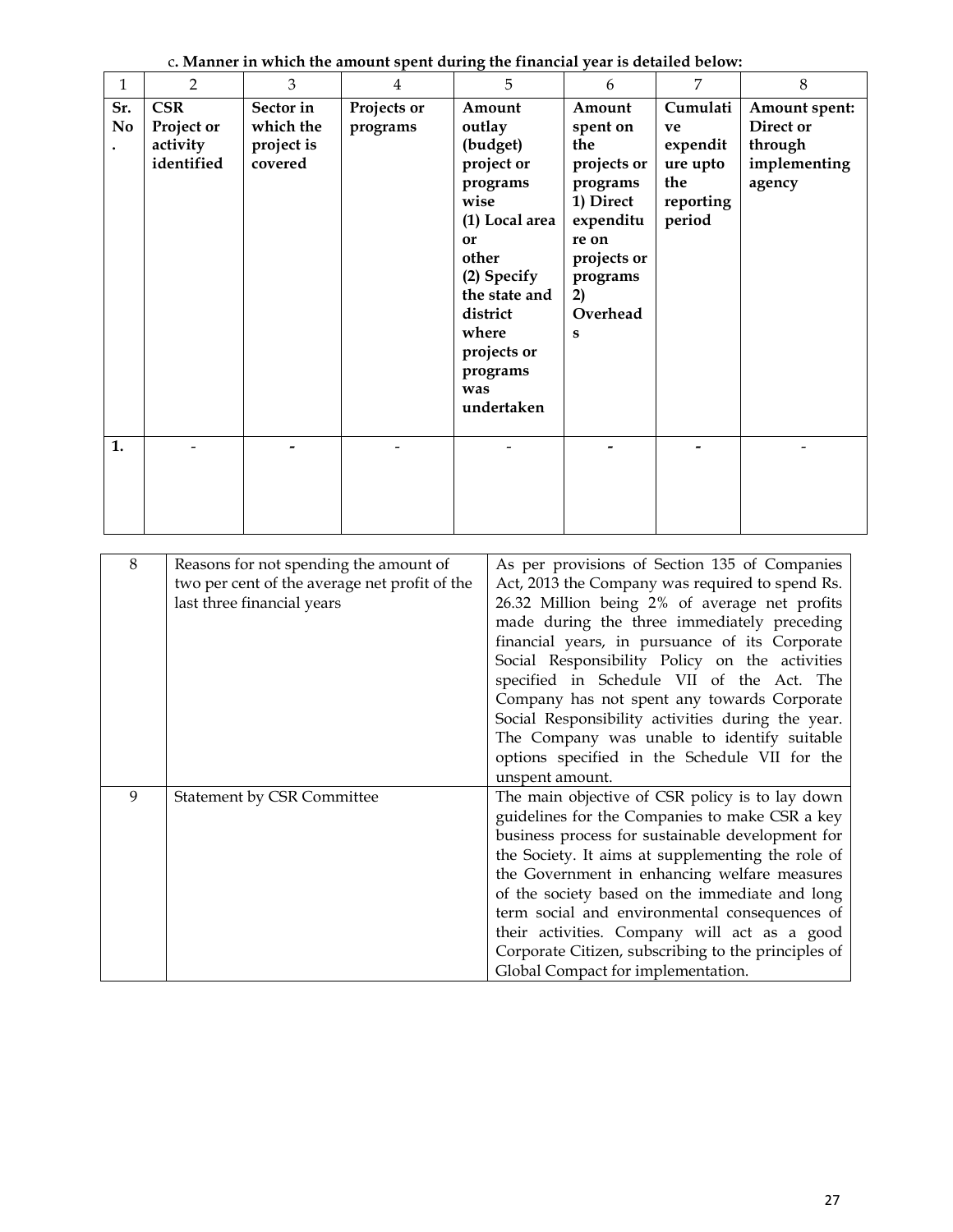# **Form No. MR-3 SECRETARIAL AUDIT REPORT FOR THE FINANCIAL YEAR ENDED: 31ST MARCH, 2021**

[Pursuant to section 204(1) of the Companies Act, 2013 and

Rule No.9 of the Companies (Appointment and Remuneration Personnel) Rules, 2014]

# **SECRETARIAL AUDIT REPORT FOR THE FINANCIAL YEAR ENDED 31ST MARCH, 2021**

#### To The Members, **BVG INDIA LIMITED**

We have conducted the secretarial audit of the compliance of applicable statutory provisions and the adherence to good corporate practices by **BVG INDIA LIMITED** (hereinafter called the company). Secretarial Audit was conducted in a manner that provided us a reasonable basis for evaluating the corporate conducts/statutory compliances and expressing our opinion thereon.

Based on our verification of BVG INDIA LIMITED's books, papers, minute books, forms and returns filed and other records maintained by the company and also the information provided by the Company, its officers, agents and authorized representatives during the conduct of secretarial audit, we hereby report that in our opinion, the company has, during the audit period covering the financial year ended on 31<sup>ST</sup> MARCH, 2021, complied with the statutory provisions listed hereunder and also that the Company has proper Board-processes and compliance-mechanism in place to the extent, in the manner and subject to the reporting made hereinafter:

We have examined the books, papers, minute books, forms and returns filed, and other records maintained by BVG INDIA LIMITED ("the Company") for the financial year ended on 31<sup>ST</sup> MARCH, 2021, according to the provisions of:

- **(i)** The Companies Act, 2013 (the Act) and the rules made there under;
- **(ii)** The Securities Contracts (Regulation) Act, 1956 ('SCRA') and the rules made there under; NOT APPLICABLE
- **(iii)** The Depositories Act, 1996 and the Regulations and Bye-laws framed there under;
- **(iv)** Foreign Exchange Management Act, 1999 and the rules and regulations made there under to the extent of Foreign Direct Investment, Overseas Direct Investment and External Commercial Borrowings.
- **(v)** The following Regulations and Guidelines prescribed under the Securities and Exchange Board of India Act, 1992 ('SEBI Act'): -
	- **(a)** The Securities and Exchange Board of India (Substantial Acquisition of Shares and Takeovers) Regulations, 2011; - NOT APPLICABLE
	- **(b)** The Securities and Exchange Board of India (Prohibition of Insider Trading) Regulations, 1992; - NOT APPLICABLE
	- **(c)** The Securities and Exchange Board of India (Issue of Capital and Disclosure Requirements) Regulations, 2009; - NOT APPLICABLE
	- **(d)** The Securities and Exchange Board of India (Employee Stock Option Scheme and Employee Stock Purchase Scheme) Guidelines, 1999; - NOT APPLICABLE
	- **(e)** The Securities and Exchange Board of India (Issue and Listing of Debt Securities) Regulations, 2008; - NOT APPLICABLE
	- **(f)** The Securities and Exchange Board of India (Registrars to an Issue and Share Transfer Agents) Regulations, 1993 regarding the Companies Act and dealing with client; - NOT APPLICABLE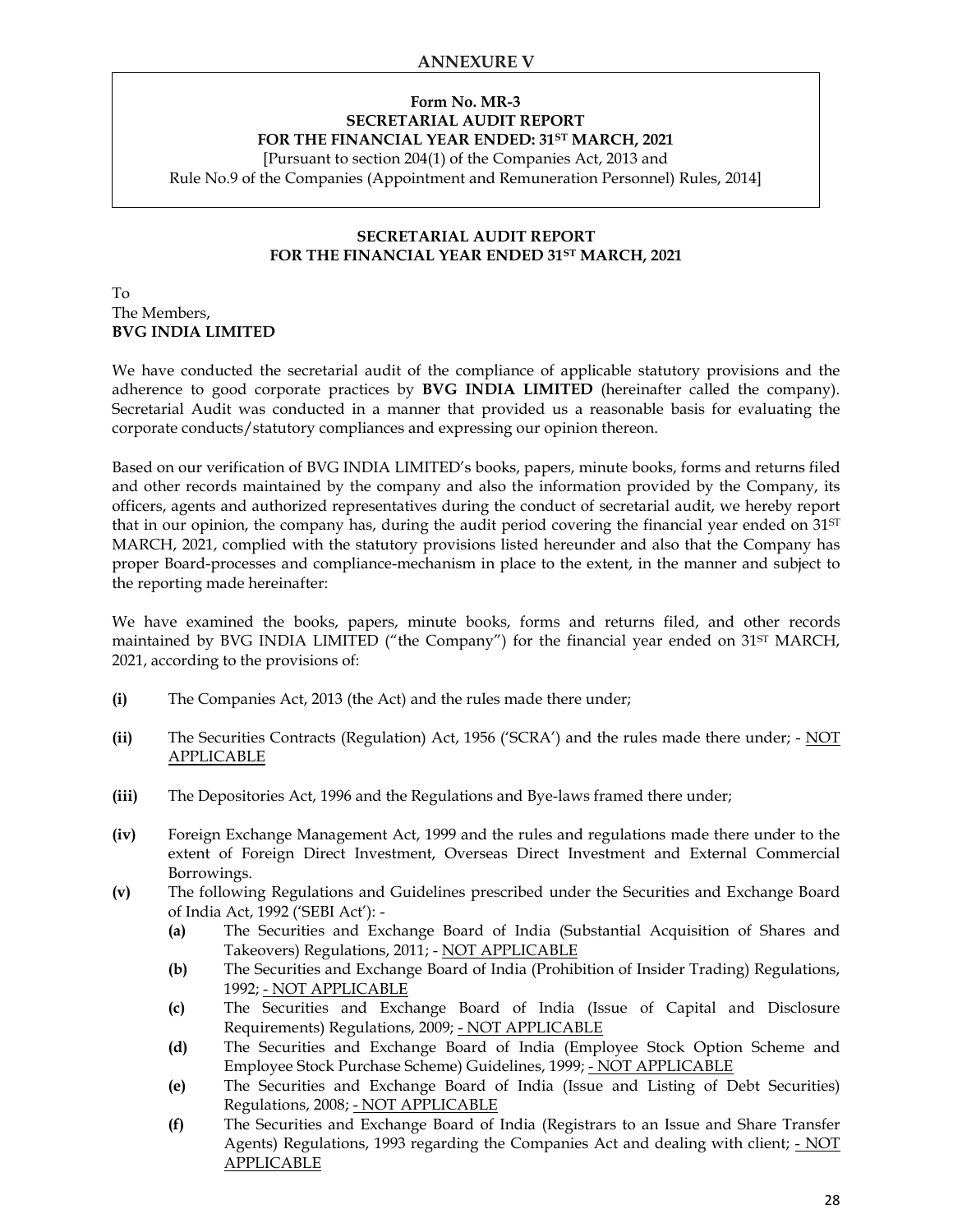- **(g)** The Securities and Exchange Board of India (Delisting of Equity Shares) Regulations, 2009; - NOT APPLICABLE and
- **(h)** The Securities and Exchange Board of India (Buyback of Securities) Regulations, 1998; NOT APPLICABLE
- (v) The compliances by the Company of applicable Direct & Indirect tax laws has not been reviewed in this audit since the same has been subject to review by the statutory financial auditor and other designated professionals. We have also not reviewed the compliances under labour and other generally applicable laws.

We have also examined compliance with the applicable clauses of the following:

- **(i)** Secretarial Standards issued by The Institute of Company Secretaries of India.
- **(ii)** The Listing Agreements entered into by the Company with ….. Stock Exchange(s), if applicable; NOT APPLICABLE

During the period under review the Company has complied with the provisions of the Act, Rules, Regulations, Guidelines, Standards, etc. mentioned above *subject to the observations specified in annexure to this report.* 

We further report that –

The Board of Directors of the Company is duly constituted with proper balance of Executive Directors, Non-Executive Directors, and Independent Directors. The changes in the composition of the Board of Directors that took place during the period under review were carried out in compliance with the provisions of the Act,

Adequate notice is given to all directors to schedule the Board Meetings, agenda and detailed notes on agenda were sent at least seven days in advance, and a system exists for seeking and obtaining further information and clarifications on the agenda items before the meeting and for meaningful participation at the meeting.

As per the minutes of the Board duly recorded and signed by Chairman, the decisions of the Board were unanimous, and no dissenting views have been recorded.

We further report that there are adequate systems and processes in the company commensurate with the size and operations of the company to monitor and ensure compliance with applicable laws, rules, regulations and guidelines, *subject to the observations specified in annexure to this report.* 

We further report that during the audit period, no specific events / actions having a major bearing on the company's affairs in pursuance of the above referred laws, rules, regulations, guidelines, standards, etc. referred to above, were noticed.

This report to be read with the annexure I and annexure II since the same forms an integral part of this report.

> For Kailas Elkunchwar & Co Company Secretaries

> > $Sd$  /-

CS ASHISH JAYANT KULKARNI FCS: 7726 / CP No: 8459 UDIN: F007726C000562786

Place: Pune Date: 18<sup>th</sup> June 2021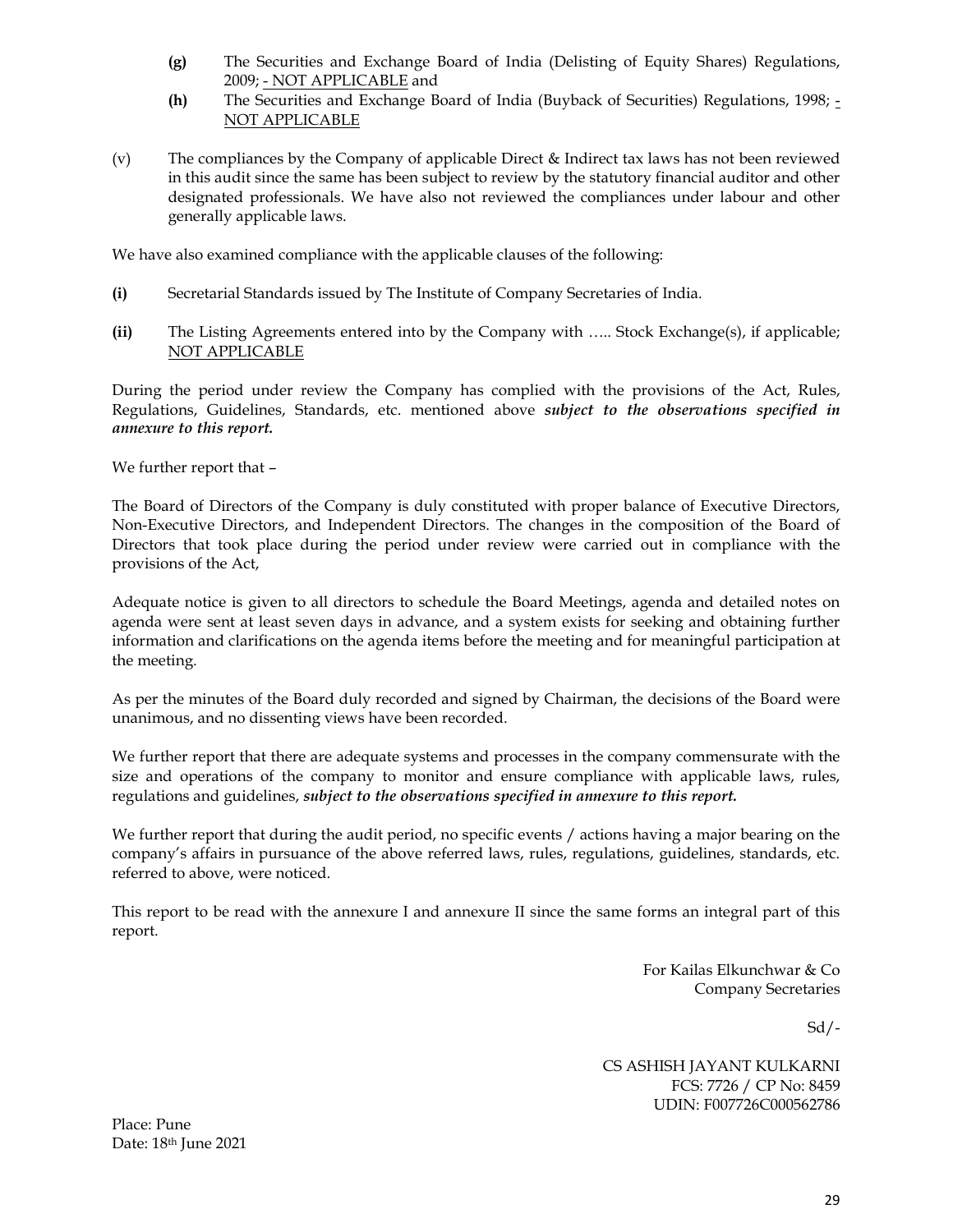#### **Annexure – I**

#### **SECRETARIAL AUDIT REPORT – OBSERVATIONS**

#### **(FY 2020-2021)**

To The Members, BVG INDIA LIMITED

Following observations / reservations in respect of compliances with the provisions of the Act, Rules, Regulations, Guidelines, Standards, etc.; constitution of board of directors with proper balance of Executive Directors, Non-Executive Directors and Independent Directors; adequate systems and processes in the company commensurate with the size and operations of the company to monitor and ensure compliance with applicable laws, rules, regulations and guidelines mentioned in the report have been noticed based on the secretarial audit conducted by us -

Please note that the observations / reservations mentioned in the report given by the statutory auditors are not repeated and the report of auditors shall be referred for the same.

- It could not be verified if the draft minutes of the board meetings were sent to board members for their comments. However, the management represented that the draft minutes were circulated to all board members immediately after conclusion of the meeting and all present directors have confirmed the respective meetings minutes.
- The dividend on preference shares amounting to Rs. 1,484/- only was not paid within the period of 30 days from the date of declaration. However, the same has been paid before the close of the financial year.
- The company has not spent requisite amount on account of Corporate Social Responsibility (CSR) activities during the financial year. The board shall specify the reasons for the same in its report the said financial year and make necessary arrangements to transfer the unspent amount to separate bank account within the period of 6 months from the close of the financial year, if the unspent amount does not relate to ongoing projects.
- The systems and processes in the company commensurate with the size and operations of the company to monitor and ensure compliance with applicable laws, rules, regulations and guidelines could not be verified, especially in respect of compliances under the state / local laws, taking into consideration the operations of the company at multiple locations.

For Kailas Elkunchwar & Co Company Secretaries

 $Sd$  /-

CS ASHISH JAYANT KULKARNI FCS: 7726 / CP No: 8459 UDIN: F007726C000562786

Place: Pune Date: 18<sup>th</sup> June 2021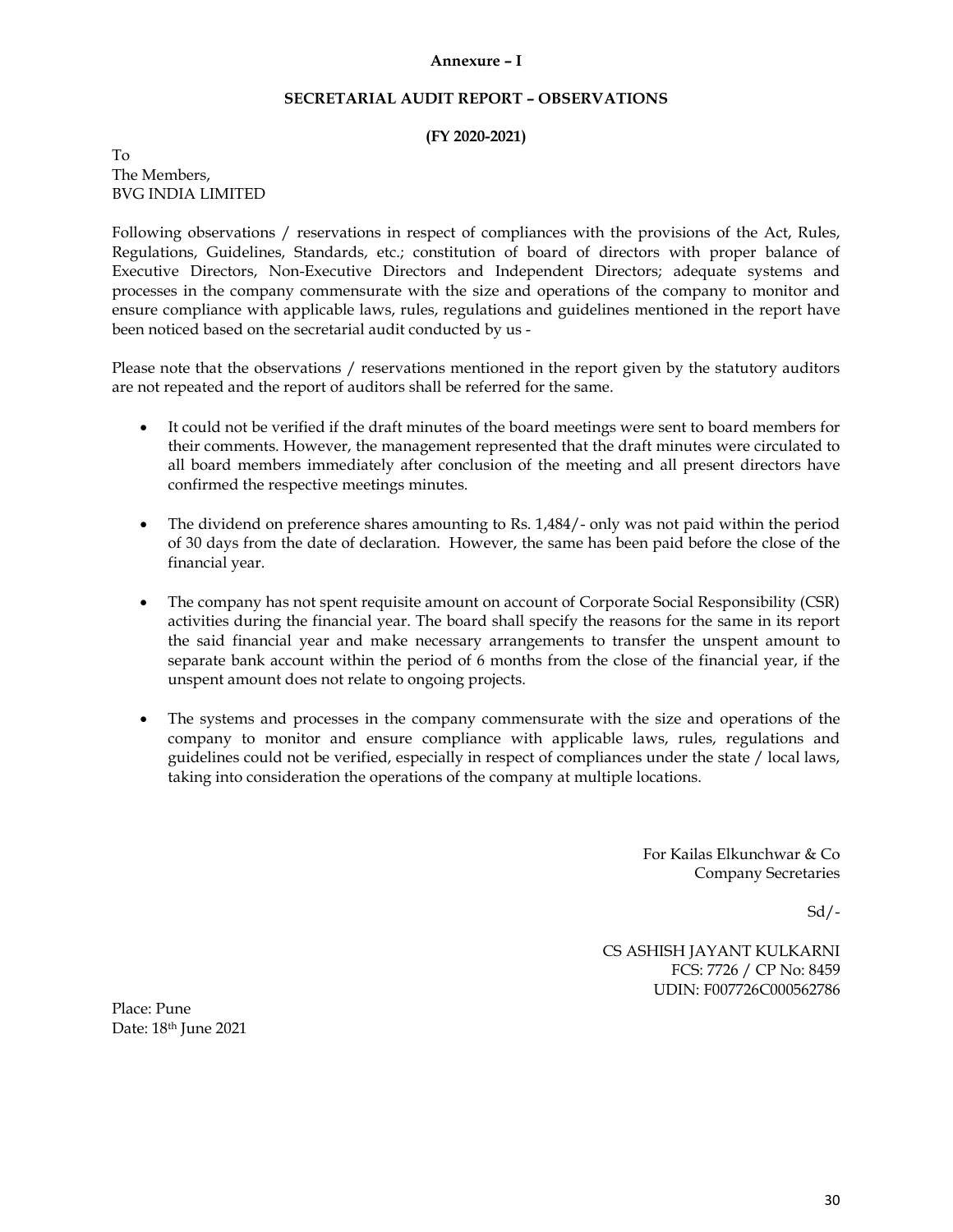To The Members BVG INDIA LIMITED

- o Maintenance of Secretarial record is the responsibility of the management of the Company. Our responsibility is to express as opinion on these secretarial records based on our audit.
- o We have followed the audit practices and process as were appropriate to obtain reasonable assurance about the correctness of the contents of the Secretarial records. The verification was done on test basis to ensure that correct facts are reflected in secretarial records. We believe that the processes and practices, we followed provide a reasonable basis for our opinion.
- o We have not verified the correctness and appropriateness of financial records and Books of Accounts of the Company.
- o Wherever required, we have obtained the Management representation about the compliance of laws, rules and regulations and happening of events etc.
- o The compliance of the provisions of Corporate and other applicable laws, Rules, Regulations, standards is the responsibility of management. Our examination was limited to the verification of procedures on test basis.
- o The Secretarial Audit report is neither an assurance as to the future viability of the Company nor of the efficacy or effectiveness with which the management has conducted the affairs of the company.

For Kailas Elkunchwar & Co Company Secretaries

 $Sd$  /-

CS ASHISH JAYANT KULKARNI FCS: 7726 / CP No: 8459 UDIN: F007726C000562786

Place: Pune Date: 18<sup>th</sup> June 2021